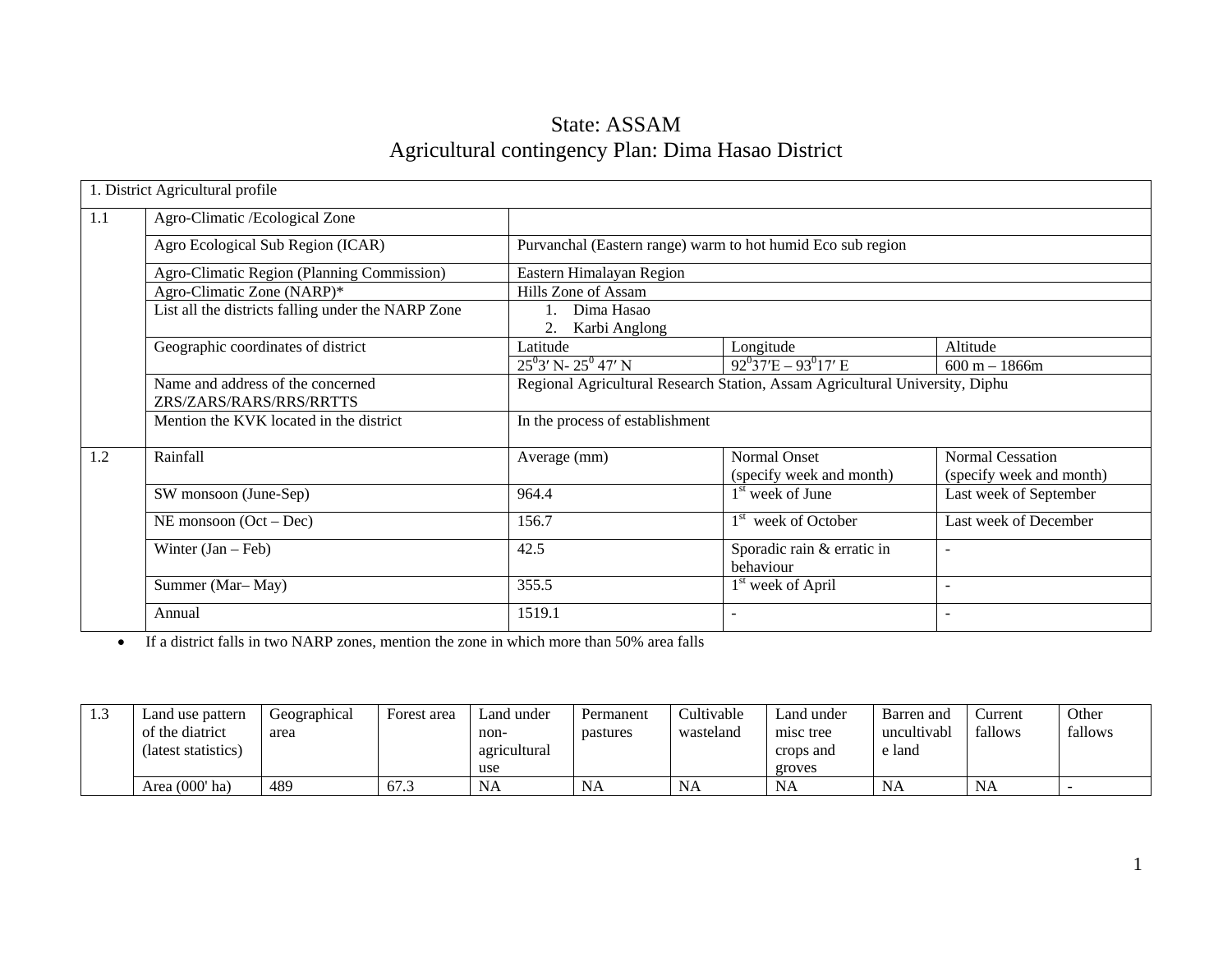| 1.4 | Major Soils                       | Area (ha)      |                          | Percent of total          |  |  |
|-----|-----------------------------------|----------------|--------------------------|---------------------------|--|--|
|     | 1. Alfisoil/ Ultisol              | NA             |                          |                           |  |  |
|     | 2. Inceptisol                     | NA             |                          |                           |  |  |
| 1.5 | Agricultural land use             | Area ('000 ha) |                          | Cropping intensity $(\%)$ |  |  |
|     | Net sown area                     | 43.676         |                          | 109                       |  |  |
|     | Area sown more than once          | 4.233          |                          |                           |  |  |
|     | Net irrigated area                | 9.862          |                          |                           |  |  |
|     | Gross cropped area                | 47.809         |                          |                           |  |  |
| 1.6 | Irrigation                        |                | Area ('000 ha)           |                           |  |  |
|     | Net cultivated area               |                | 43.676                   |                           |  |  |
|     | Net irrigated area                |                | 9.862                    |                           |  |  |
|     | Gross cultivated area             |                | 47.809                   |                           |  |  |
|     | Gross irrigated area              |                | 13.215                   |                           |  |  |
|     | Rainfed area                      |                | 23.160                   |                           |  |  |
|     | Source of irrigation              | Number         | Area ('000 ha)           | % area                    |  |  |
|     | <b>Tanks</b>                      | $8\,$          | 0.025                    |                           |  |  |
|     | Bore wells                        | Nil            |                          |                           |  |  |
|     | Lift irrigation                   | $\overline{3}$ | 0.175                    |                           |  |  |
|     | Other sources (River & stream)    | $\blacksquare$ | 9.482                    |                           |  |  |
|     | Total                             |                | 9.862                    |                           |  |  |
|     | Pumpsets                          | 260            | 0.180                    |                           |  |  |
|     | Micro-irrigation                  |                |                          |                           |  |  |
|     | Ground water availability and use | No. of blocks  | % of area                | Quality of water          |  |  |
|     | Over exploited                    | $\blacksquare$ | $\blacksquare$           | $\blacksquare$            |  |  |
|     | Critical                          | $\blacksquare$ | $\overline{\phantom{a}}$ | $\blacksquare$            |  |  |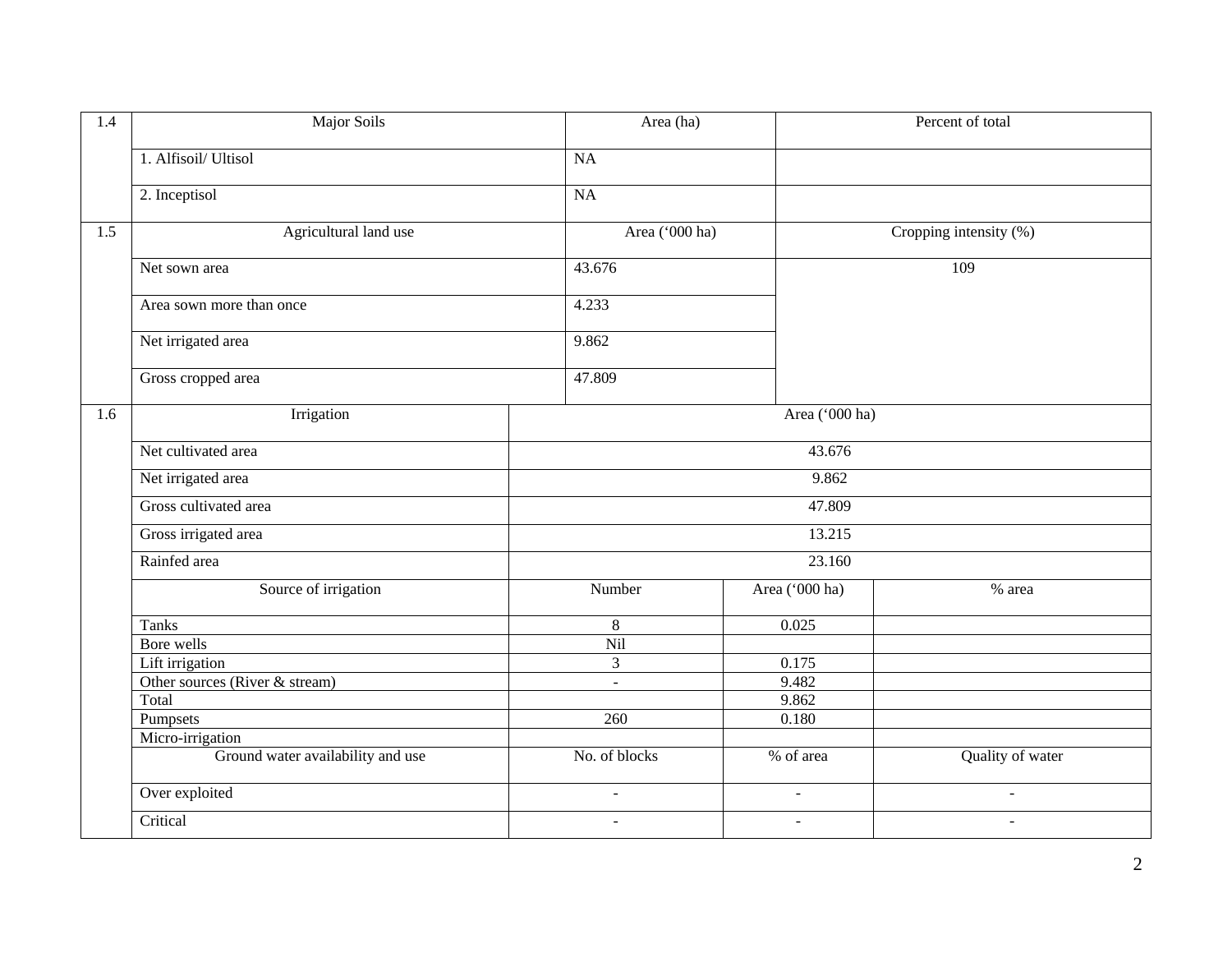| .<br>Semi-critical               |  |  |
|----------------------------------|--|--|
| Safe                             |  |  |
| Waste water availability and use |  |  |

\* Over-exploited: ground water utilization> 100% ; Critical: 90 – 100%; Semi-critical: 70-90%; Safe: < 70%

| 1.6. a. | <b>Fertilizer and Pesticides use</b> | Type                                 | Total quantity (000' tonnes) in 2005-06 |
|---------|--------------------------------------|--------------------------------------|-----------------------------------------|
|         | Fertilizers*                         | Urea                                 | $16 \text{ kg/ha}$                      |
|         |                                      | <b>DAP</b>                           |                                         |
|         |                                      | Potash (MOP)                         | 8 kg/ha                                 |
|         |                                      | <b>SSP</b>                           | $9 \text{ kg/ha}$                       |
|         |                                      | Other straight fertilizers (specify) |                                         |
|         |                                      | Other complex fertilizers (specify)  |                                         |
|         |                                      | <b>Biofertilizers</b>                | 200g/ha                                 |
| 2       | Chemical Pesticides*                 | Insecticides                         | 150 ml/ha                               |
|         |                                      | Fungicides                           | $120$ g/ha                              |
|         |                                      | Weedicides                           |                                         |
|         |                                      | Others (specify)                     |                                         |

Source : District Agriculture Office, Dima Hasao

## Area under major field crops & horticulture etc.:

| 1.7 |                | Field crops                  | Total area (Ha) | Irrigated (Ha)           | Rainfed (Ha) |
|-----|----------------|------------------------------|-----------------|--------------------------|--------------|
|     |                | Winter paddy                 | 7890            | 5000                     | 2890         |
|     | ◠              | Autumn paddy (Jhoom)         | 4392            | 1062                     | 3330         |
|     | 3              | Maize                        | 6414            |                          | 6414         |
|     | 4              | Sugar cane                   | 3793            |                          | 3793         |
|     |                | Black gram                   | 539             | $\overline{\phantom{a}}$ | 539          |
|     | 6              | Cotton                       | 10              |                          | 10           |
|     |                | Rape & Mustard               | 2933            |                          | 2933         |
|     | 8              | Sesame                       | 2547            |                          | 2547         |
|     |                | Horticultural crops - Fruits |                 |                          |              |
|     |                | Banana                       | 850             |                          | 850          |
|     | $\overline{c}$ | Orange                       | 1977            | $\overline{\phantom{a}}$ | 1977         |
|     | 3              | Pineapple                    | 1789            | $\overline{\phantom{a}}$ | 1789         |
|     | 4              | Papaya                       | 315             |                          | 315          |
|     | 5              | Lime & lemon                 | 335             | $\overline{\phantom{0}}$ | 335          |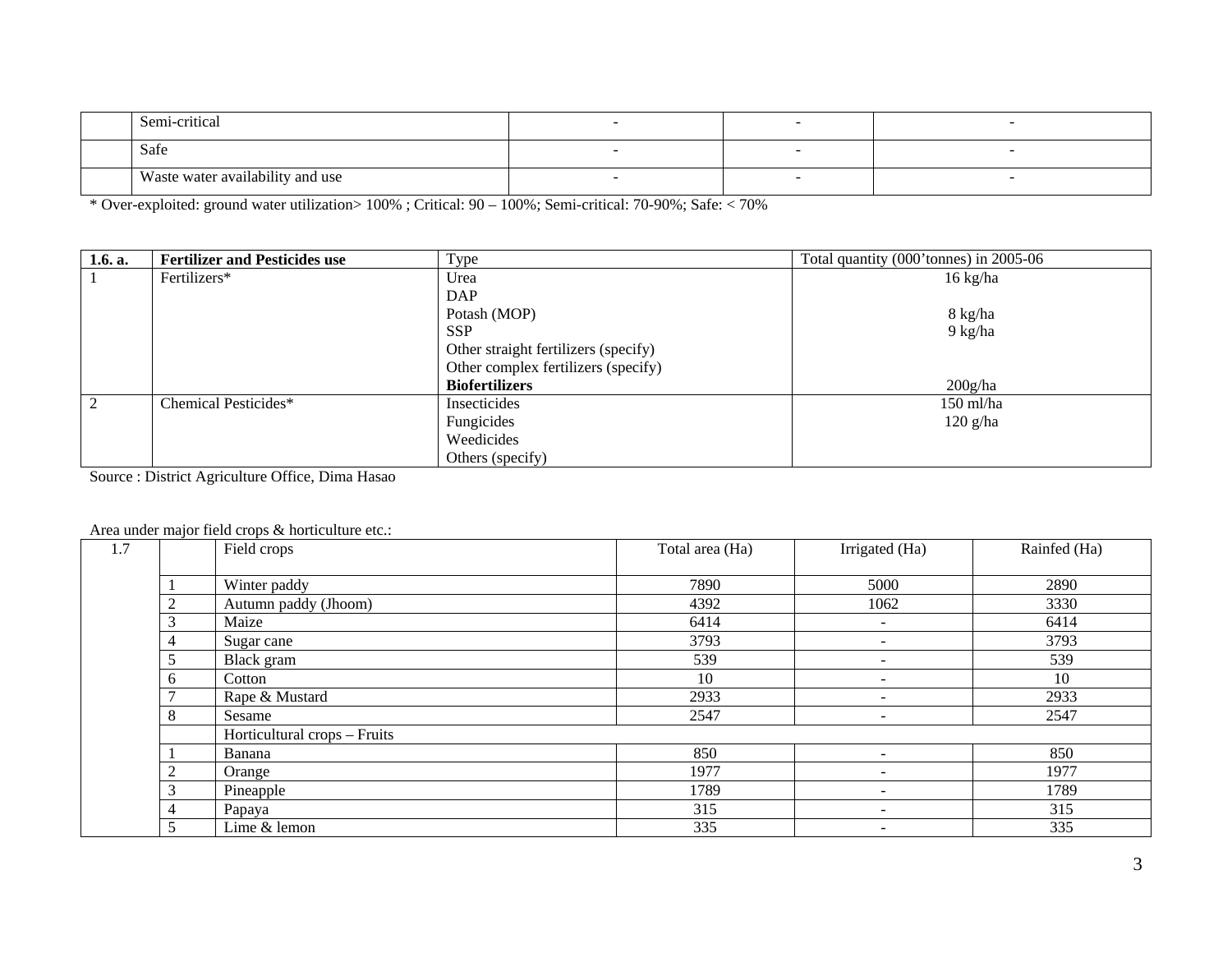| 6              | Litchi                                   | 98   | $\overline{\phantom{a}}$     | 98   |
|----------------|------------------------------------------|------|------------------------------|------|
| $\overline{ }$ | Sweet potato                             | 87   | $\qquad \qquad \blacksquare$ | 87   |
| 8              | Mango                                    | 58   | $\overline{\phantom{a}}$     | 58   |
| 9              | Guava                                    | 94   | $\qquad \qquad \blacksquare$ | 94   |
| 10             | Tapioka                                  | 64   | $\overline{\phantom{a}}$     | 64   |
|                | Horticultural crops- Vegetables & Spices |      |                              |      |
|                | Potato                                   | 275  | $\overline{\phantom{a}}$     | 275  |
| $\overline{2}$ | Rabi vegetables                          | 1620 | 1500                         | 120  |
| 3              | Kharif vegetables                        | 3310 | 2300                         | 1010 |
| 4              | Turmeric                                 | 472  | $\overline{\phantom{a}}$     | 472  |
| 5              | Ginger                                   | 3270 | $\overline{\phantom{a}}$     | 3270 |
| 6              | Chilli                                   | 2515 | $\overline{\phantom{a}}$     | 2515 |
| $\overline{ }$ | Black peeper                             | 65   | $\overline{\phantom{a}}$     | 65   |
|                | Plantation crops                         |      |                              |      |
|                | Coconut                                  | 63   | $\qquad \qquad \blacksquare$ | 63   |
| $\overline{2}$ | Arecanut                                 | 125  | $\qquad \qquad \blacksquare$ | 125  |

• If break-up data (irrigated, rainfed) is not available, give total area\

•

| 1.8  | Live stock              | Number ('000)            |                          |                          |  |  |  |  |
|------|-------------------------|--------------------------|--------------------------|--------------------------|--|--|--|--|
|      | Cattle                  | $\overline{\phantom{a}}$ |                          |                          |  |  |  |  |
|      | <b>Buffaloes</b>        | $\overline{\phantom{0}}$ |                          |                          |  |  |  |  |
|      | Commercial dairy farms  |                          | $\overline{\phantom{a}}$ |                          |  |  |  |  |
|      | Goat                    | $\overline{\phantom{a}}$ |                          |                          |  |  |  |  |
|      | Sheep                   | $\overline{\phantom{0}}$ |                          |                          |  |  |  |  |
|      | Others (Pig)            | $\overline{\phantom{0}}$ |                          |                          |  |  |  |  |
| 1.9  | Poultry                 |                          | $\overline{\phantom{0}}$ |                          |  |  |  |  |
|      | Commercial              |                          | -                        |                          |  |  |  |  |
|      | Backyard                |                          | $\overline{\phantom{a}}$ |                          |  |  |  |  |
| 1.10 | <b>Inland Fisheries</b> | Area (ha)                | Yield (t/ha)             | Production (tones)       |  |  |  |  |
|      | Fresh water             | $\overline{\phantom{0}}$ | $\overline{\phantom{a}}$ | $\overline{\phantom{a}}$ |  |  |  |  |
|      | Others                  | $\overline{\phantom{0}}$ | $\overline{\phantom{a}}$ | $\overline{\phantom{a}}$ |  |  |  |  |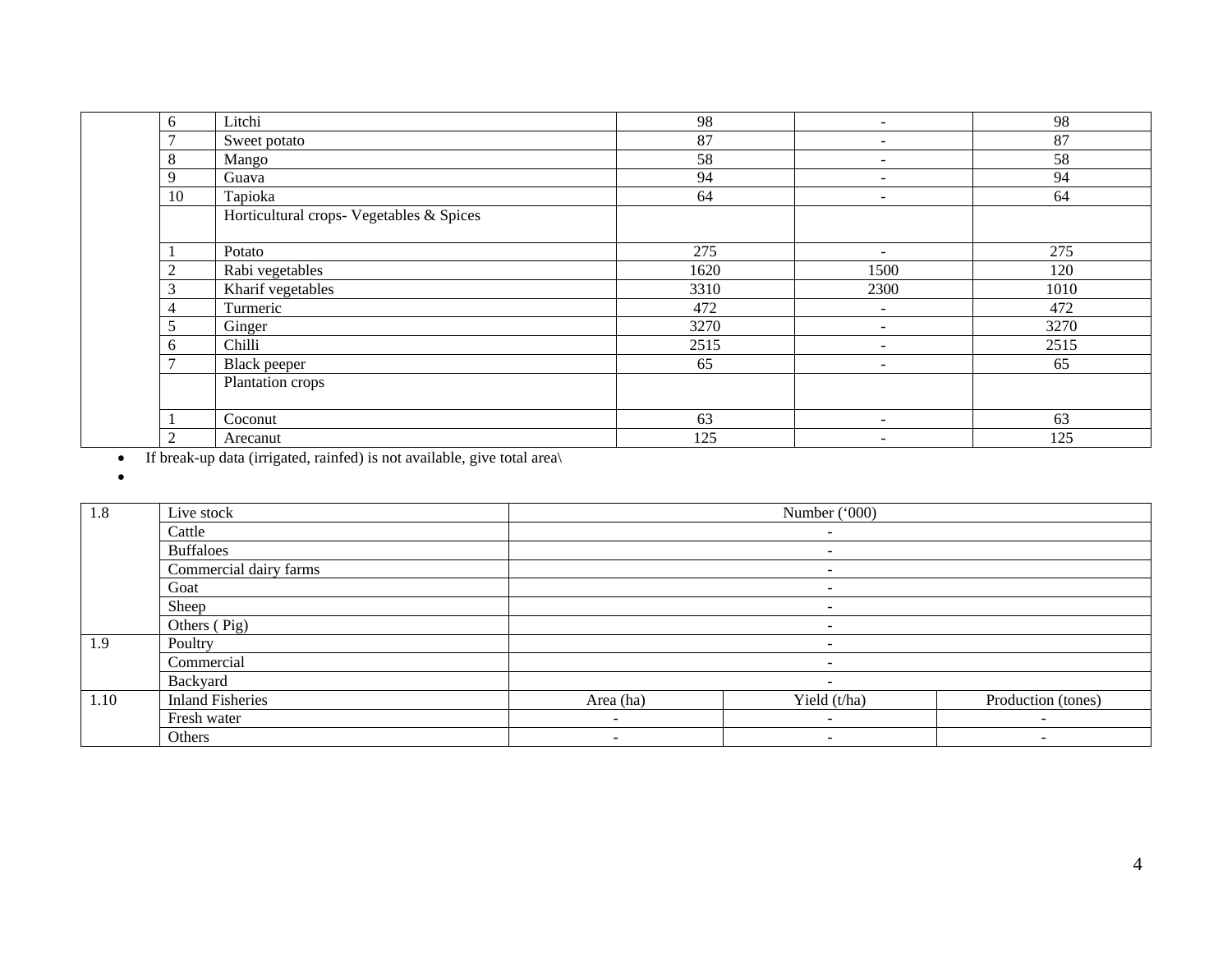| 1.11              | Name of crop                                                              |            | Kharif                   |                          | Rabi                     |                          | Summer                       |            | Total        | Crop residue             |
|-------------------|---------------------------------------------------------------------------|------------|--------------------------|--------------------------|--------------------------|--------------------------|------------------------------|------------|--------------|--------------------------|
|                   |                                                                           | Production | Productivity             | Production               | Productivity             | Production               | Productivity                 | Production | Productivity | as fodder                |
|                   |                                                                           | $000$ t)   | (kg/ha)                  | $000$ t)                 | (kg/ha)                  | (000 t)                  | (kg/ha)                      | (000 t)    | (kg/ha)      | $(000 \text{ tons})$     |
|                   | Major Field crops (Crops to be identified based on total acreage)         |            |                          |                          |                          |                          |                              |            |              |                          |
| Crop 1            | Rice                                                                      | 13.492     | 1710                     | $\overline{\phantom{0}}$ | ۰                        | 5.402                    | 1230                         | 18.894     | 1538         |                          |
| Crop 2            | Rape &                                                                    |            |                          | 1.203                    | 410                      |                          |                              | 1.203      | 410          |                          |
|                   | Mustard                                                                   |            |                          |                          |                          |                          |                              |            |              |                          |
| Crop 3            | Maize                                                                     | 4.811      | 750                      | $\overline{\phantom{a}}$ | $\overline{\phantom{a}}$ | $\overline{\phantom{a}}$ | $\overline{\phantom{a}}$     | 4.811      | 750          | $\overline{\phantom{0}}$ |
| Crop 4            | Sugarcane                                                                 | 127.369    | 33580                    |                          | $\overline{\phantom{a}}$ |                          | $\overline{\phantom{0}}$     | 127.369    | 33580        |                          |
| Crop 5            | Sesame                                                                    | 1.274      | 500                      | $\overline{\phantom{0}}$ | $\overline{\phantom{a}}$ | $\overline{\phantom{a}}$ | $\overline{\phantom{a}}$     | 1.274      | 500          | $\overline{\phantom{0}}$ |
| Others            |                                                                           | ٠          | $\overline{\phantom{0}}$ |                          | ۰                        |                          | $\qquad \qquad \blacksquare$ |            | $\sim$       | $\overline{\phantom{0}}$ |
|                   | Major Horticultural crops (Crops to be identified based on total acreage) |            |                          |                          |                          |                          |                              |            |              |                          |
| Crop 1            | Ginger                                                                    | 16.350     | 5000                     |                          | $\overline{\phantom{a}}$ |                          |                              | 16.350     | 5000         |                          |
| Crop 2            | Pineapple                                                                 | 18.534     | 10360                    | $\blacksquare$           | $\overline{\phantom{a}}$ | $\overline{\phantom{a}}$ | $\overline{\phantom{a}}$     | 18.534     | 10360        |                          |
| Crop 3            | Banana                                                                    | 12.325     | 14500                    |                          | ۰                        |                          |                              | 12.325     | 14500        |                          |
| Crop <sub>4</sub> | Orange                                                                    | 15.816     | 8000                     | $\overline{\phantom{a}}$ | $\overline{\phantom{a}}$ | $\overline{\phantom{a}}$ | $\overline{\phantom{0}}$     | 15.816     | 8000         |                          |
| Crop 5            | Limes $\&$                                                                | 1.642      | 4900                     |                          | $\overline{\phantom{a}}$ | $\overline{\phantom{a}}$ |                              | 1.642      | 4900         |                          |
|                   | lemons                                                                    |            |                          |                          |                          |                          |                              |            |              |                          |
| Others            |                                                                           |            |                          |                          |                          |                          |                              |            |              |                          |

| 1.12 | Sowing window for 5 major field | Crop 1: Rice | 2: Rape & Mustard                       | 3: Maize           | 4: Sugarcane  | 5: Sesame     |
|------|---------------------------------|--------------|-----------------------------------------|--------------------|---------------|---------------|
|      | crops (start and end of normal  |              |                                         |                    |               |               |
|      | sowing period)                  |              |                                         |                    |               |               |
|      | Kharif - Rainfed                | June- July   |                                         | April - May        | March - April | July - August |
|      | Kharif - Irrigated              | June- July   |                                         | April - May        | March - April | July - August |
|      | Rabi - Rainfed                  |              | $15^{th}$ October $-\overline{15^{th}}$ |                    |               |               |
|      |                                 |              | November                                |                    |               |               |
|      | Rabi - Irrigated                |              | $15^{th}$ October – $7^{th}$            | August - September |               |               |
|      |                                 |              | December                                |                    |               |               |
|      | Summer - Rainfed                | March-May    |                                         |                    |               |               |
|      | Summer - Irrigated              | March-April  |                                         |                    |               |               |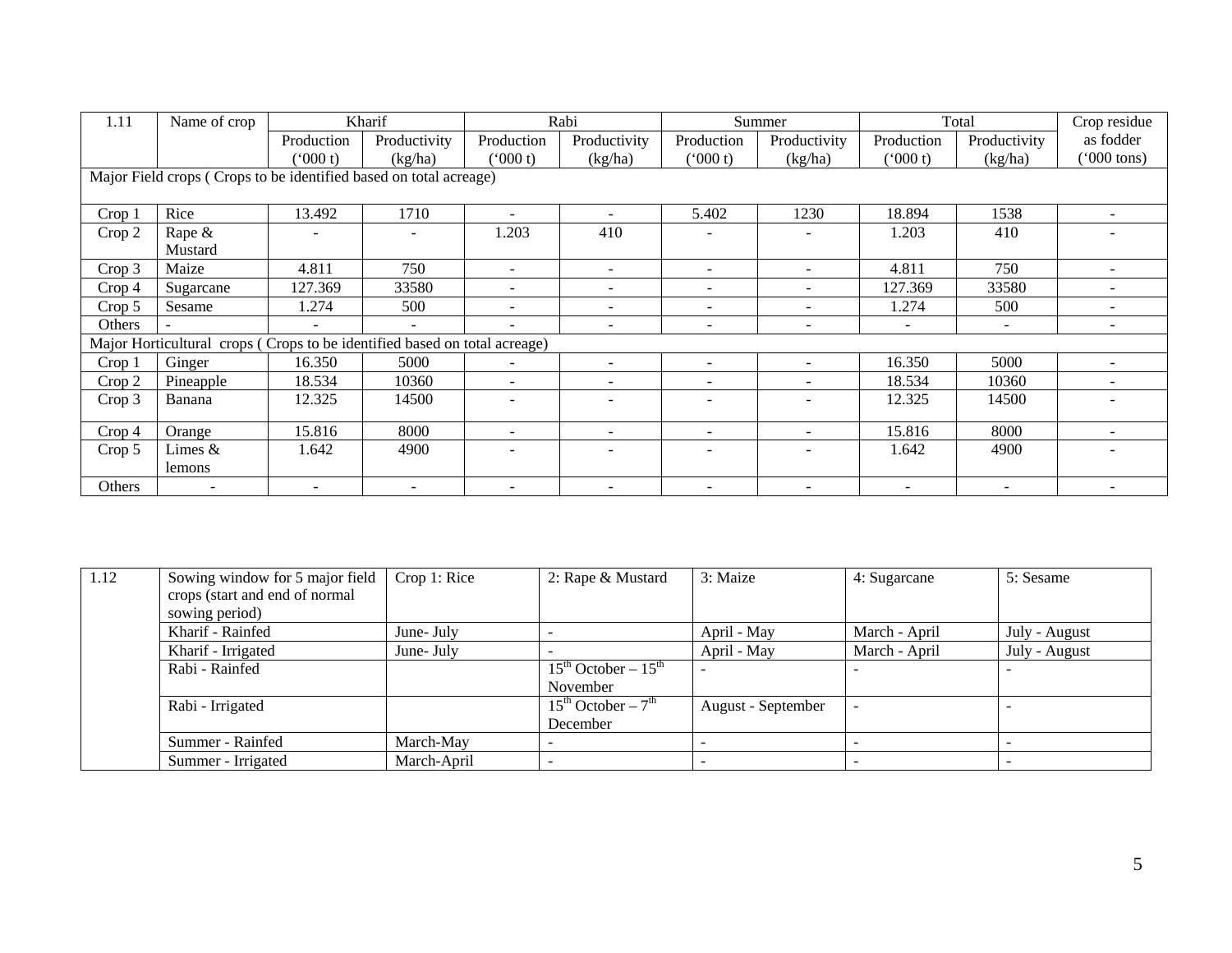| 1.13 | What is the major contingency the district is prone to? |        | Regular  |      | Sporadic |          |      | None |
|------|---------------------------------------------------------|--------|----------|------|----------|----------|------|------|
|      | (Tick mark and mention years if known during the last   | Severe | Moderate | Mild | Severe   | Moderate | Mild |      |
|      | 10 year period)                                         |        |          |      |          |          |      |      |
|      | Drought                                                 |        |          |      |          |          |      |      |
|      | Flood                                                   |        |          |      |          |          |      |      |
|      | Cyclone                                                 |        |          |      |          |          |      |      |
|      | Hail storm                                              |        |          |      |          |          |      |      |
|      | Heat wave                                               |        |          |      |          |          |      |      |
|      | Cold wave                                               |        |          |      |          |          |      |      |
|      | Frost                                                   |        |          |      |          |          |      |      |
|      | Sea water intrusion                                     |        |          |      |          |          |      |      |
|      | Pests and diseases (specify)                            |        |          |      |          |          |      |      |
|      | Others                                                  |        |          |      |          |          |      |      |

| . | Include Digital Map of the district | : within<br>Annexure<br>. State<br>Locations map<br>t district<br>$\alpha$<br>$\sim$<br>- as-<br>$\mathbf{u}$ | Y es<br>Enclosed         |
|---|-------------------------------------|---------------------------------------------------------------------------------------------------------------|--------------------------|
|   |                                     | . .<br>i annual raintall<br>$\hat{ }$ Annexure $\hat{ }$<br>$ -$<br>-as<br>vicali                             | $\sim$<br>Enclosed<br>No |
|   |                                     | Annexure J<br>map<br><b>SO11</b><br>as                                                                        |                          |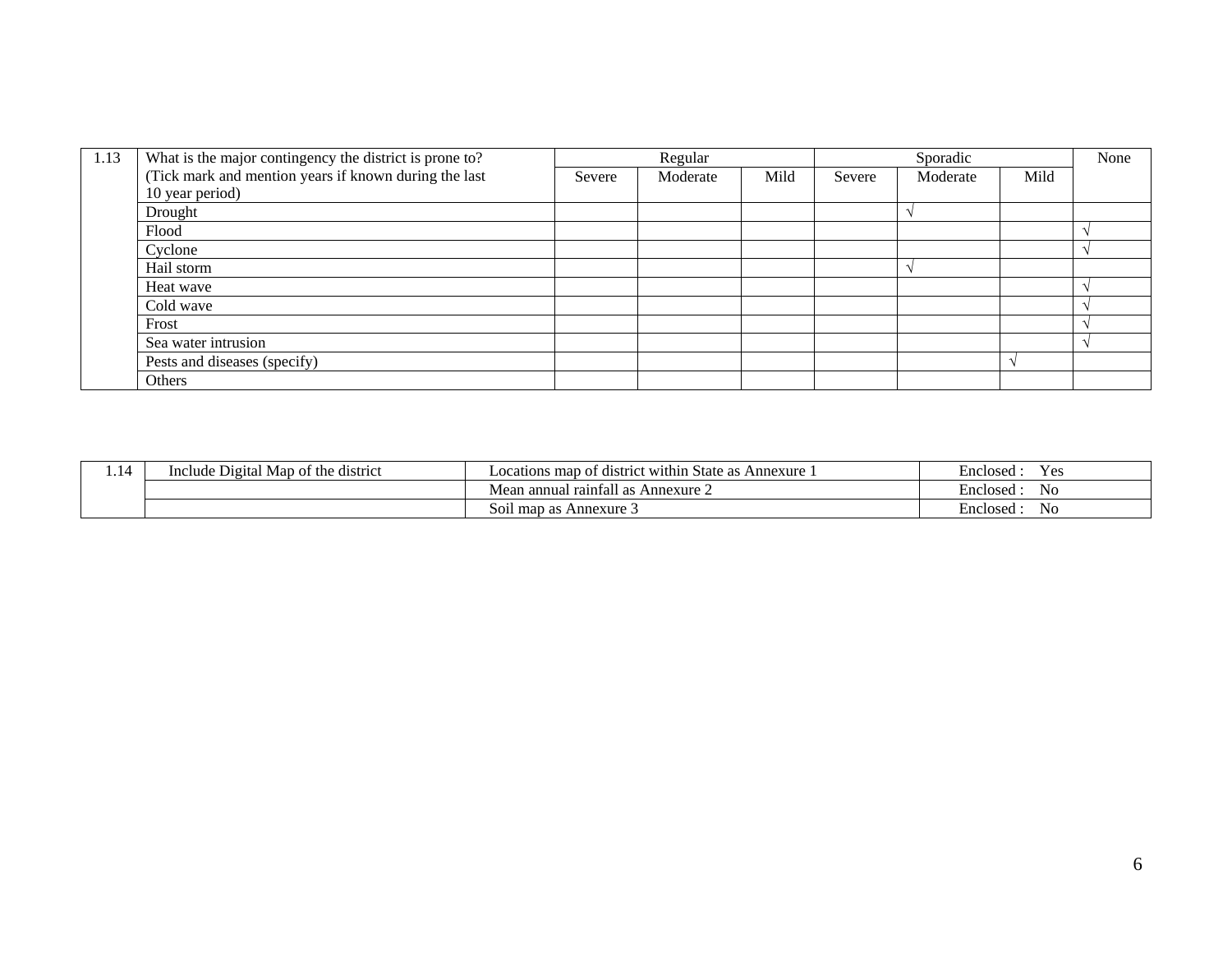

# Location of district Dima Hasao in Assam

**Annexure 1**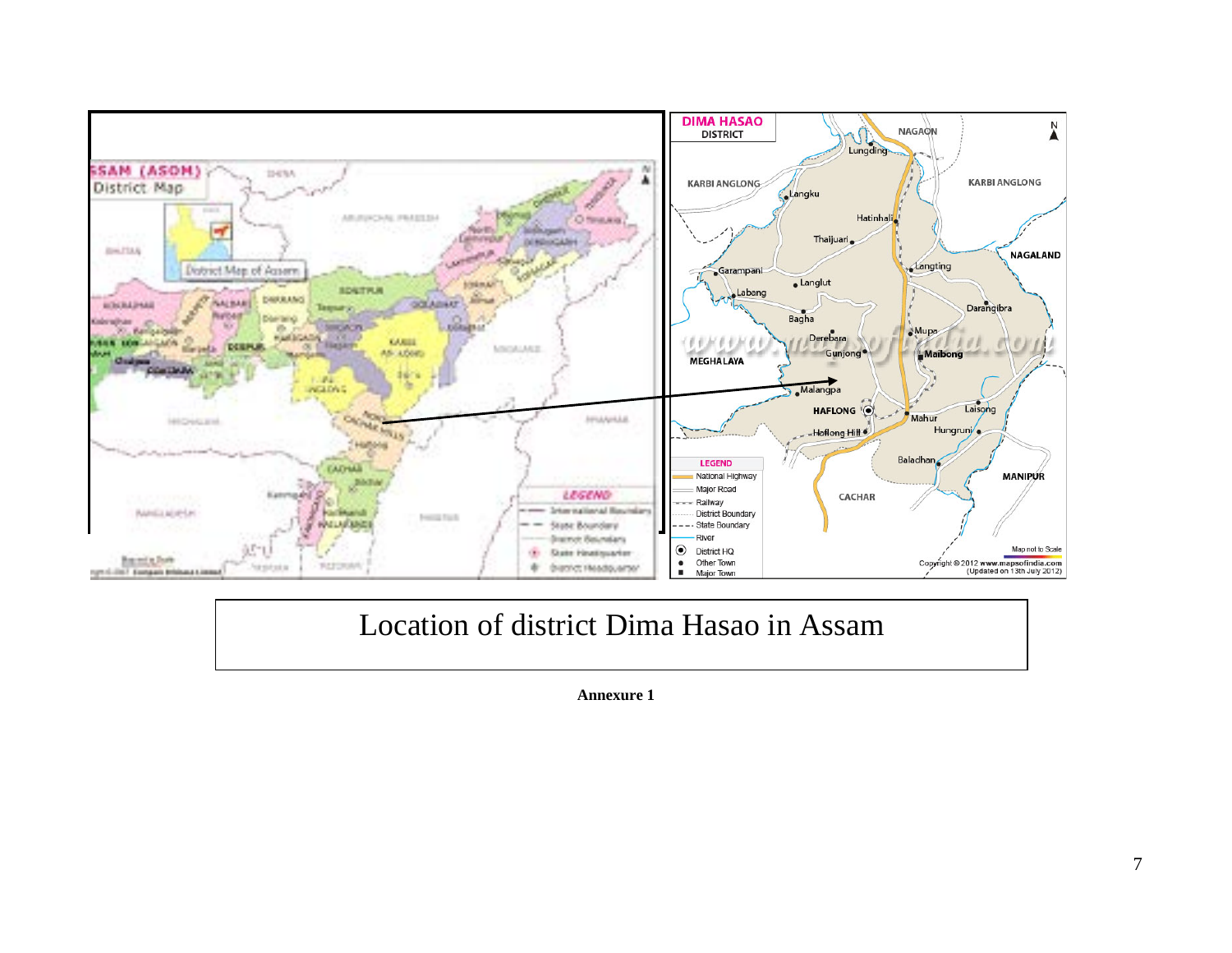#### **2.0 Strategies for weather related contingencies**

**2.1 Drought**

#### **2.1.1 Rain fed situation**

| Condition                                                                                                |                                                                        |                                                                       | <b>Suggested Contingency measure</b>                                                                                                                             |                                                                                                                                                                                                                                                                              |                              |  |
|----------------------------------------------------------------------------------------------------------|------------------------------------------------------------------------|-----------------------------------------------------------------------|------------------------------------------------------------------------------------------------------------------------------------------------------------------|------------------------------------------------------------------------------------------------------------------------------------------------------------------------------------------------------------------------------------------------------------------------------|------------------------------|--|
| Early season drought<br>(delayed onset)                                                                  | Major Farming situation                                                | Normal crop/cropping<br>system                                        | Change in crop<br>/cropping system<br>including variety                                                                                                          | Agronomic measure                                                                                                                                                                                                                                                            | Remarks on<br>Implementation |  |
| Delay by 2<br>Weeks (Specify<br>$month)*$<br>June $3rd$ week<br>(REFER TO THE<br><b>MATRIX</b><br>TABLE) | Farming situation1:<br>Low rainfall - Upland/<br>hills slope situation | Cropping system1:<br>Autumn rice - fallow<br>Cropping system2: Autumn | No change<br>Variety: Farmers<br>Variety (Prang,<br>Sok-et, Sok<br>Jangsik, Maichu,<br>Soksu, Sok-<br>Ravon)<br>No change                                        | 1) Intensive weeding<br>2) Foliar spraying of<br>2% Urea<br>3) Anti-transpirant<br>Spraying viz. soluble<br>starch and PMA<br>4) Close observation on<br>disease like Blast and<br>pest like stem borer,<br>thrips etc. for effective<br>control<br>1) Foliar spraying of 2% |                              |  |
|                                                                                                          |                                                                        | rice - Kharif Blackgram                                               | Variety:<br>Autumn rice:,<br>Farmers' variety<br>(Prang, Sok-et,<br>Sok Jangsik,<br>Maichu, Soksu,<br>Sok-Ravon)<br>Blackgram: T9,<br>PU 31, farmers'<br>variety | Urea<br>2) Spraying with anti-<br>transpirant viz. soluble<br>starch and PMA<br>3) Intensive weeding<br>and mulching with<br>weedings<br>4) Close observation on<br>disease like Blast and<br>pest like stem borer,<br>thrips etc. for effective<br>control                  |                              |  |
|                                                                                                          |                                                                        | Cropping system 3:<br>Autumn rice-Toria                               | No change<br>Variety:<br>Autumn rice:<br><b>Farmers Variety</b><br>(Prang, Sok-et,<br>Sok Jangsik,                                                               | 1) Foliar spraying of 2%<br>Urea<br>2) Spraying with anti-<br>transpirant viz. soluble<br>starch and PMA                                                                                                                                                                     |                              |  |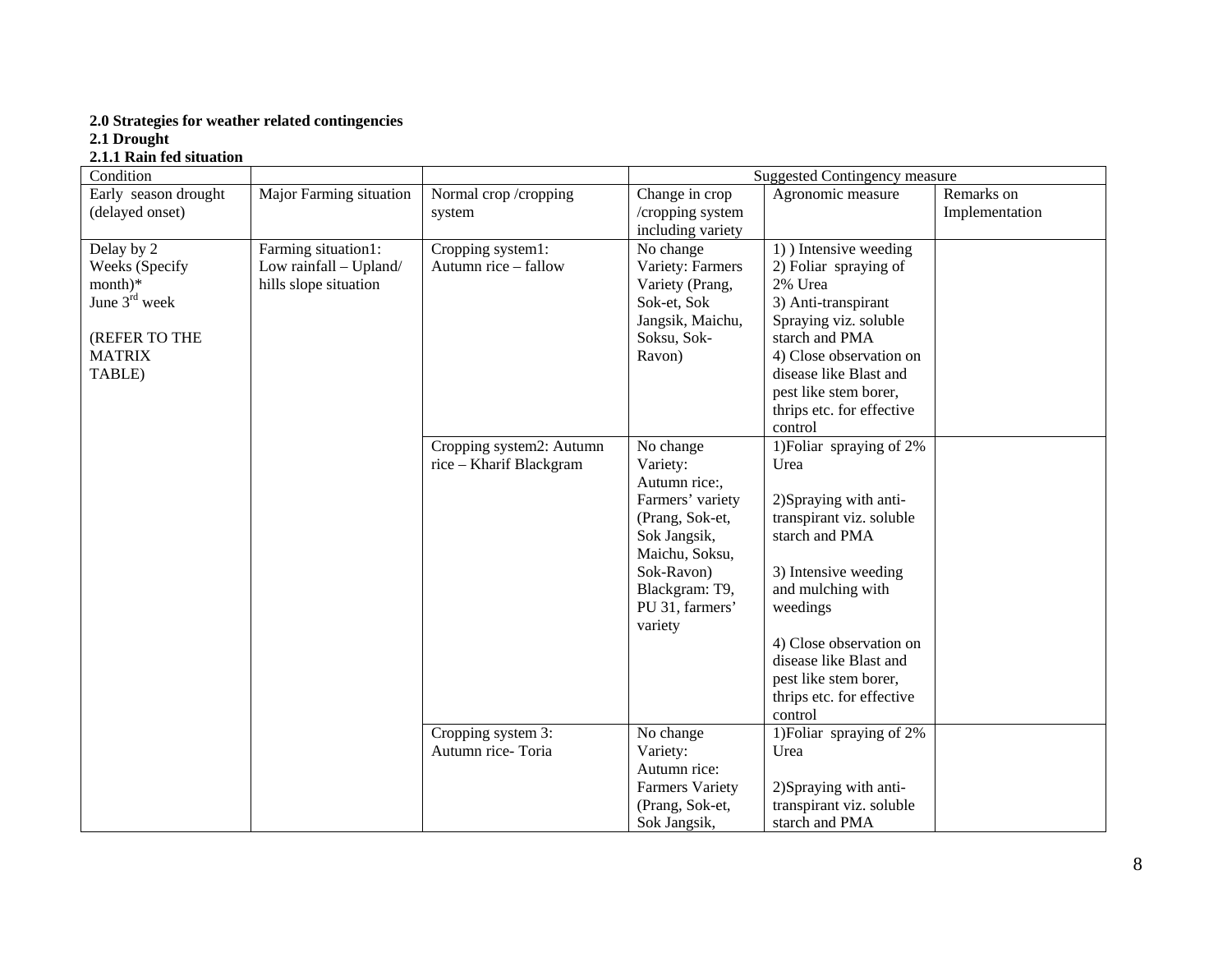|                                               |                                            | Maichu, Soksu,<br>Sok-Ravon)<br>Toria: M 27, TS | 3) Intensive weeding<br>and mulching with             |  |
|-----------------------------------------------|--------------------------------------------|-------------------------------------------------|-------------------------------------------------------|--|
|                                               |                                            | 36, TS 38                                       | weedings                                              |  |
|                                               | Cropping system 4:                         | No change                                       | Intensive weeding and                                 |  |
|                                               | Autumn rice as mixed crop                  | Variety:                                        | mulching with weedings                                |  |
|                                               | with maize, sesame                         | Autumn rice:                                    |                                                       |  |
|                                               |                                            | <b>Farmers Variety</b>                          | Close observation on                                  |  |
|                                               |                                            | (Prang, Sok-et,                                 | disease like Blast and                                |  |
|                                               |                                            | Sok Jangsik,                                    | pest like stem borer,                                 |  |
|                                               |                                            | Maichu, Soksu,<br>Sok-Ravon)                    | thrips etc. for effective<br>control                  |  |
|                                               |                                            | Sesame: Farmers'                                |                                                       |  |
|                                               |                                            | variety                                         | Reducing plant                                        |  |
|                                               |                                            | Maize: composites                               | population and judicial                               |  |
|                                               |                                            |                                                 | clipping of leaves for                                |  |
|                                               |                                            |                                                 | reducing transpiration                                |  |
|                                               |                                            |                                                 | loss                                                  |  |
|                                               | Cropping system 5:                         | No change                                       | 1) Earthing & Mulching                                |  |
|                                               | Sugarcane (Annual)                         | Variety: Farmers'                               | with sugarcane trash                                  |  |
|                                               |                                            | variety                                         | and weedings                                          |  |
|                                               |                                            |                                                 | 2) Reducing leaf area to<br>reduce transpiration loss |  |
|                                               | Cropping system 6:                         | No change                                       |                                                       |  |
|                                               | Sesame - fallow                            | Variety: Farmers'                               |                                                       |  |
|                                               |                                            | variety                                         |                                                       |  |
|                                               | Cropping system 7:                         | No change                                       |                                                       |  |
|                                               | Maize - fallow                             | Variety:                                        |                                                       |  |
|                                               |                                            | Composites                                      |                                                       |  |
|                                               | Cropping system 8:                         | No change                                       |                                                       |  |
|                                               | Fallow - toria                             | Variety: M 27, TS                               |                                                       |  |
|                                               |                                            | 36<br>No change                                 | Raising community                                     |  |
| Farming Situation 2:<br>Low rainfall - Medium | Cropping system 1:<br>Winter rice - fallow | Variety: Ranjit,                                | nursery specially for                                 |  |
| lowland situation                             |                                            | Bahadur, Pankaj,                                | var. Ranjit as delayed                                |  |
|                                               |                                            | Gaya, farmers'                                  | sowing leads to low                                   |  |
|                                               |                                            | variety (Jabra,                                 | yield or even total crop                              |  |
|                                               |                                            | Araimah, Sok                                    | failure                                               |  |
|                                               |                                            | Palam, Daria,                                   |                                                       |  |
|                                               |                                            | Barisa, Sotang)                                 |                                                       |  |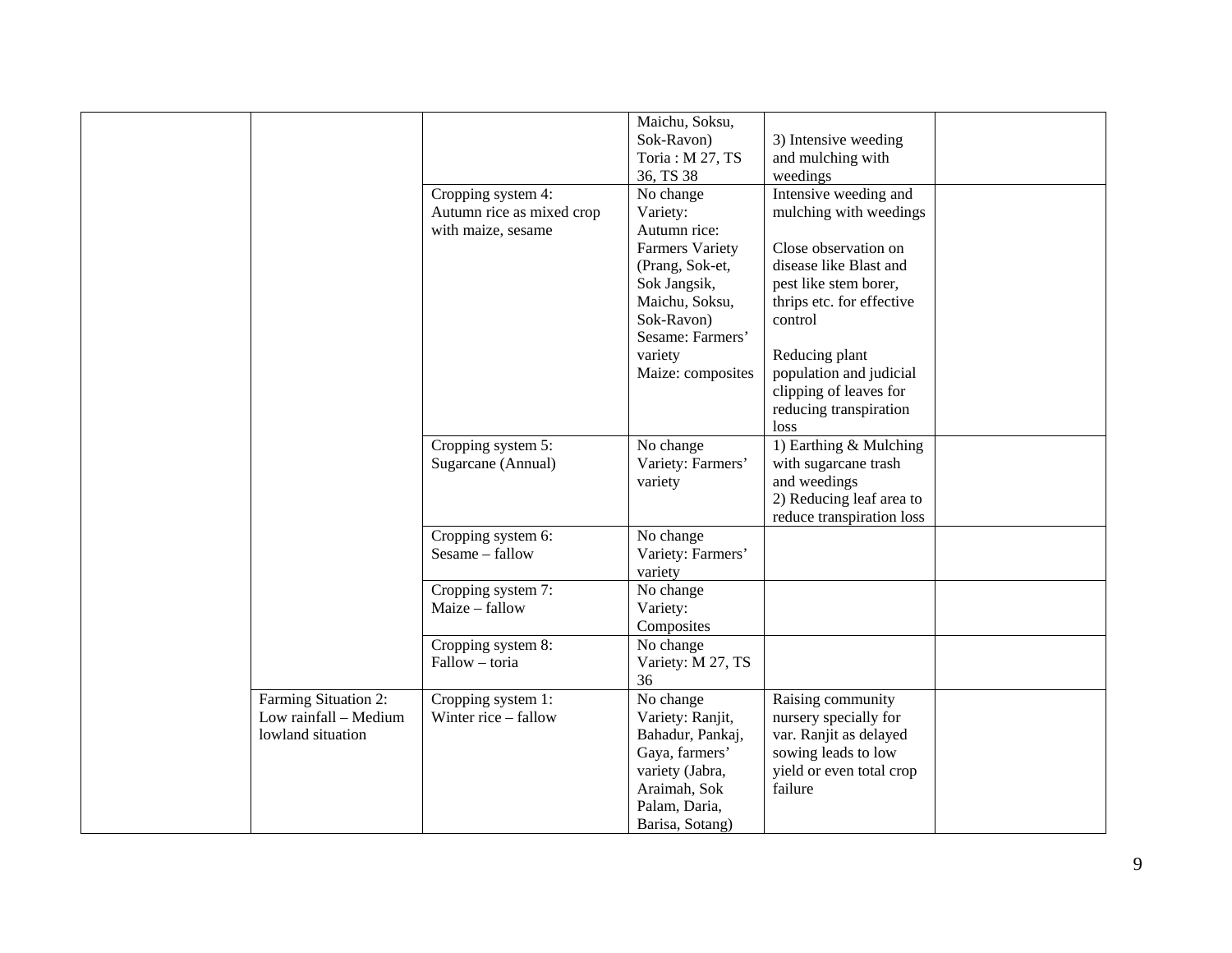| Cropping system 2:<br>Winter rice-Toria | Bahadur, Pankaj,<br>Gaya, farmers' | Raising community<br>nursery |
|-----------------------------------------|------------------------------------|------------------------------|
|                                         | variety                            |                              |
|                                         | Variety:                           |                              |
|                                         | Sali rice: Ranjit,                 |                              |
|                                         | Bahadur, Pankaj,                   |                              |
|                                         | Gaya, farmers'                     |                              |
|                                         | variety                            |                              |
| Cropping system 3:                      | No change                          |                              |
| Fallow - Summer rice                    | Variety: Ranjit,                   |                              |
|                                         | Bahadur, Mahsuri,                  |                              |
|                                         | Jaymoti,                           |                              |
|                                         | Kanaklata                          |                              |

| Condition                    |                         |                       | <b>Suggested Contingency measure</b>              |                                      |                |
|------------------------------|-------------------------|-----------------------|---------------------------------------------------|--------------------------------------|----------------|
| Early season                 | Major Farming situation | Normal crop /cropping | Change in crop                                    | Agronomic measure                    | Remarks on     |
| Drought                      |                         | system                | /cropping system                                  |                                      | Implementation |
| (delayed onset)              |                         |                       | including variety                                 |                                      |                |
|                              | Farming situation1:     | Cropping system1:     | No change (Crop sown                              | 1) Foliar spraying of 2%             |                |
|                              | Low rainfall - Upland/  | Autumn rice - fallow  | during April-May is                               | Urea                                 |                |
| Delay by 4<br>Weeks (Specify | hills slope situation   |                       | continuing crop cycle)<br>Variety: Prang, Sok-et, | 2) Spraying with anti-               |                |
| $month)*$                    |                         |                       | Sok Jangsik, Maichu,                              | transpirant viz. soluble             |                |
|                              |                         |                       | Soksu, Sok-Ravon                                  | starch and PMA                       |                |
| July $1st$ week              |                         |                       |                                                   |                                      |                |
|                              |                         |                       |                                                   | 3) Intensive weeding                 |                |
|                              |                         |                       |                                                   | and mulching with                    |                |
|                              |                         |                       |                                                   | weedings                             |                |
|                              |                         |                       |                                                   |                                      |                |
|                              |                         |                       |                                                   | 4) Close observation on              |                |
|                              |                         |                       |                                                   | disease like Blast and               |                |
|                              |                         |                       |                                                   | pest like stem borer,                |                |
|                              |                         |                       |                                                   | thrips etc. for effective<br>control |                |
|                              |                         |                       |                                                   |                                      |                |
|                              |                         |                       |                                                   |                                      |                |
|                              |                         |                       |                                                   |                                      |                |
|                              |                         | Cropping system2:     | No change                                         | 1) Foliar spraying of 2%             |                |
|                              |                         | Autumn rice -         | Variety:                                          | Urea                                 |                |
|                              |                         | Blackgram             | Autumn rice: Prang,                               |                                      |                |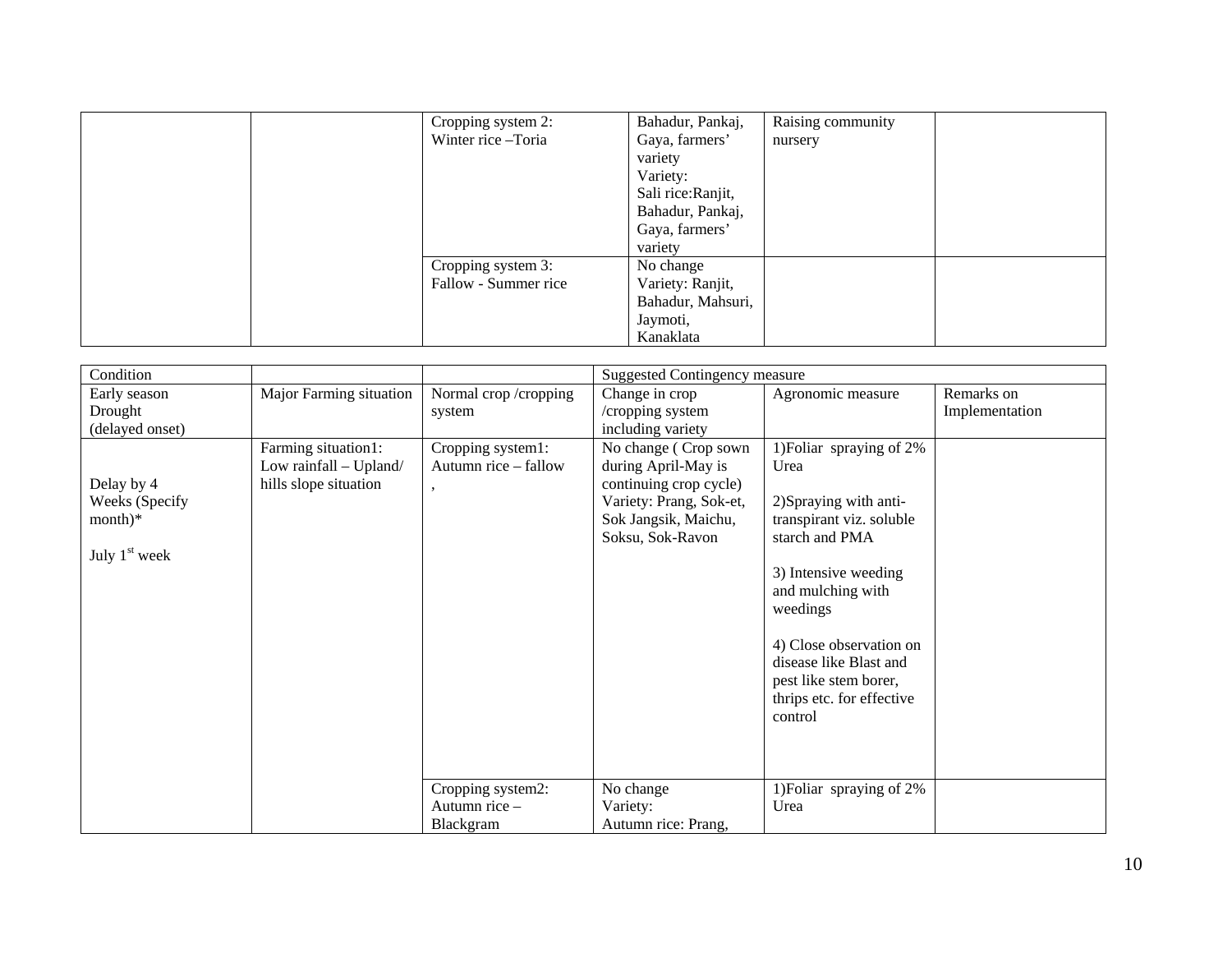|  |                                                                                     |                                                                                                                                      | Sok-et, Sok Jangsik,<br>Maichu, Soksu, Sok-<br>Ravon,                                                                                                                    | 2) Spraying with anti-<br>transpirant viz. soluble<br>starch and PMA                                                                                              |  |
|--|-------------------------------------------------------------------------------------|--------------------------------------------------------------------------------------------------------------------------------------|--------------------------------------------------------------------------------------------------------------------------------------------------------------------------|-------------------------------------------------------------------------------------------------------------------------------------------------------------------|--|
|  |                                                                                     |                                                                                                                                      | Blackgram: T9,<br>farmers' variety                                                                                                                                       | 3) Intensive weeding<br>and mulching with<br>weedings                                                                                                             |  |
|  |                                                                                     |                                                                                                                                      |                                                                                                                                                                          | 4) Close observation on<br>disease like Blast and<br>pest like stem borer,<br>thrips etc. for effective<br>control                                                |  |
|  |                                                                                     | Cropping system 3:<br>Autumn rice-Toria                                                                                              | No change<br>Variety:<br>Autumn rice: Prang,<br>Sok-et, Sok Jangsik,<br>Maichu, Soksu, Sok-<br>Ravon,<br>Toria: M 27, TS 36, TS<br>38                                    | 1) Foliar spraying of 2%<br>Urea<br>2) Spraying with anti-<br>transpirant viz. soluble<br>starch and PMA<br>3) Intensive weeding<br>and mulching with<br>weedings |  |
|  |                                                                                     |                                                                                                                                      | 4) Close observation on<br>disease like Blast and<br>pest like stem borer,<br>thrips etc. for effective<br>control                                                       |                                                                                                                                                                   |  |
|  | Cropping system 4:<br>Autumn rice as mixed<br>crop with maize, sesame<br>Maize: OPV | No change<br>Variety:<br>Autumn rice: Prang,<br>Sok-et, Sok Jangsik,<br>Maichu, Soksu, Sok-<br>Ravon,<br>Sesame: Farmers'<br>variety | 1) Intensive weeding and<br>mulching with weedings<br>4) Close observation on<br>disease like Blast and<br>pest like stem borer,<br>thrips etc. for effective<br>control |                                                                                                                                                                   |  |
|  |                                                                                     | Cropping system 5:                                                                                                                   | No change                                                                                                                                                                | Earthing & Mulching                                                                                                                                               |  |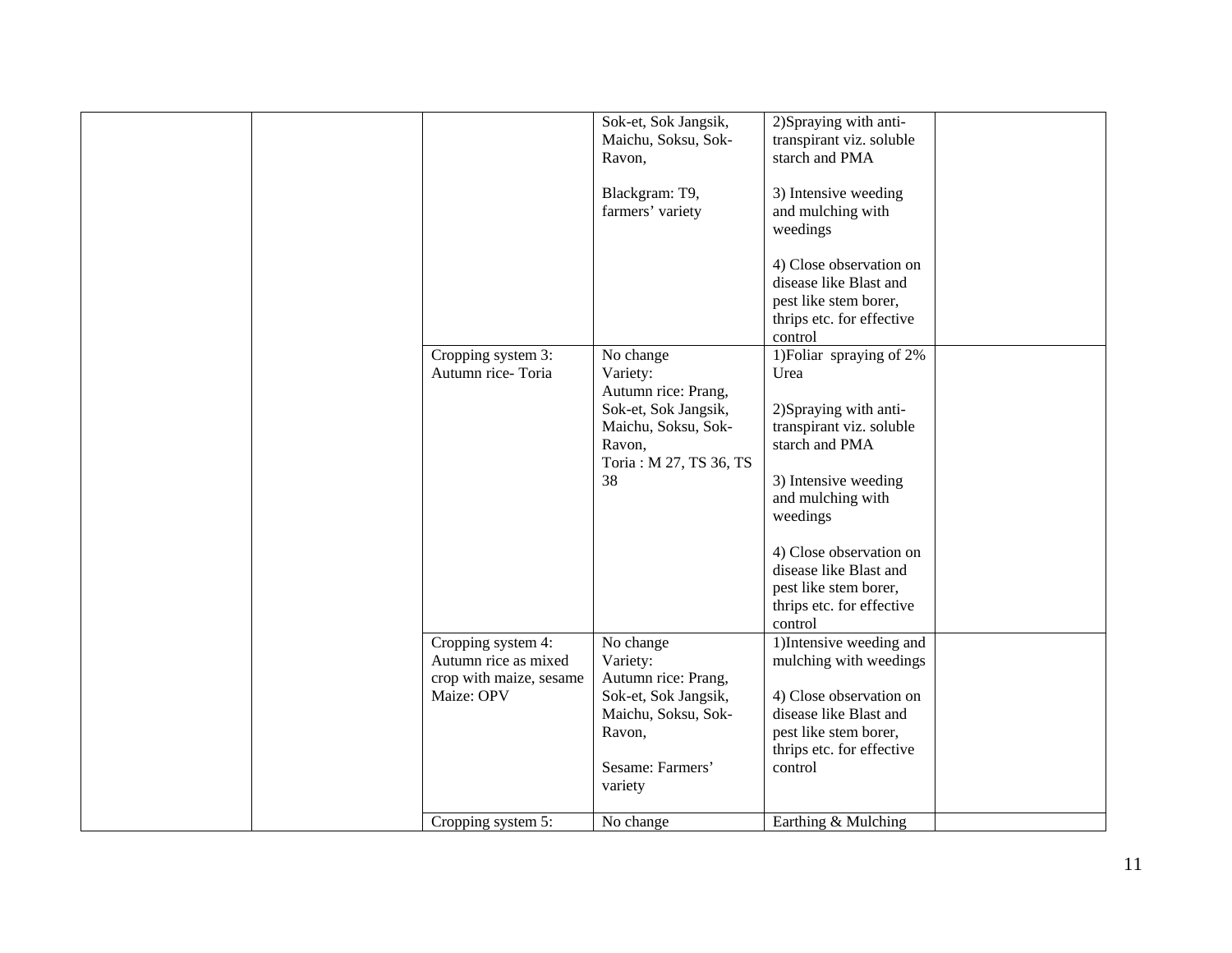|                                                                    | Sugarcane (Annual)                                                                                                                                                                             | Variety: Farmers'<br>variety                                                                                 | with sugarcane trash,<br>Clipping of bottom<br>leaves to reduce<br>transpiration                                   |  |
|--------------------------------------------------------------------|------------------------------------------------------------------------------------------------------------------------------------------------------------------------------------------------|--------------------------------------------------------------------------------------------------------------|--------------------------------------------------------------------------------------------------------------------|--|
|                                                                    | Cropping system 6:<br>Sesame - fallow                                                                                                                                                          | No change<br>Variety: Farmers'<br>variety                                                                    |                                                                                                                    |  |
|                                                                    | Cropping system 7:<br>Maize - fallow<br>Variety: OPV                                                                                                                                           | No change                                                                                                    | 1) Weeding $&$ mulching<br>with weedings                                                                           |  |
|                                                                    |                                                                                                                                                                                                |                                                                                                              | 4) Close observation on<br>disease like Blast and<br>pest like stem borer,<br>thrips etc. for effective<br>control |  |
|                                                                    | Cropping system 8:<br>Fallow - toria                                                                                                                                                           | No change<br>Variety: M 27, TS 36,<br><b>TS 38</b>                                                           |                                                                                                                    |  |
|                                                                    |                                                                                                                                                                                                |                                                                                                              |                                                                                                                    |  |
| Farming Situation 2:<br>Low rainfall - Medium<br>lowland situation | Cropping system 1:<br>Winter rice - fallow<br>Variety: Ranjit,<br>Bahadur, Mahsuri,<br>Srimanta, Bharati,<br>Gaya, farmers'<br>variety(Jabra, Araimah,<br>Sok Palam, Daria,<br>Barisa, Sotang) | Variety: Gitesh,<br>Srimanta, Bharati,<br>Gaya, Luit, Disang,<br>Kolong, farmers'<br>variety                 |                                                                                                                    |  |
|                                                                    | Cropping system 2:<br>Winter rice - toria<br>Variety:<br>Rice: Ranjit, Bahadur,<br>Mahsuri, Srimanta,<br>Bharati, Gaya, farmers'                                                               | Variety:<br>Rice:Luit, Kapili,<br>Disang, Kolong,<br>Haccha, Srimanta,<br>Bharati, Gaya, farmers'<br>variety |                                                                                                                    |  |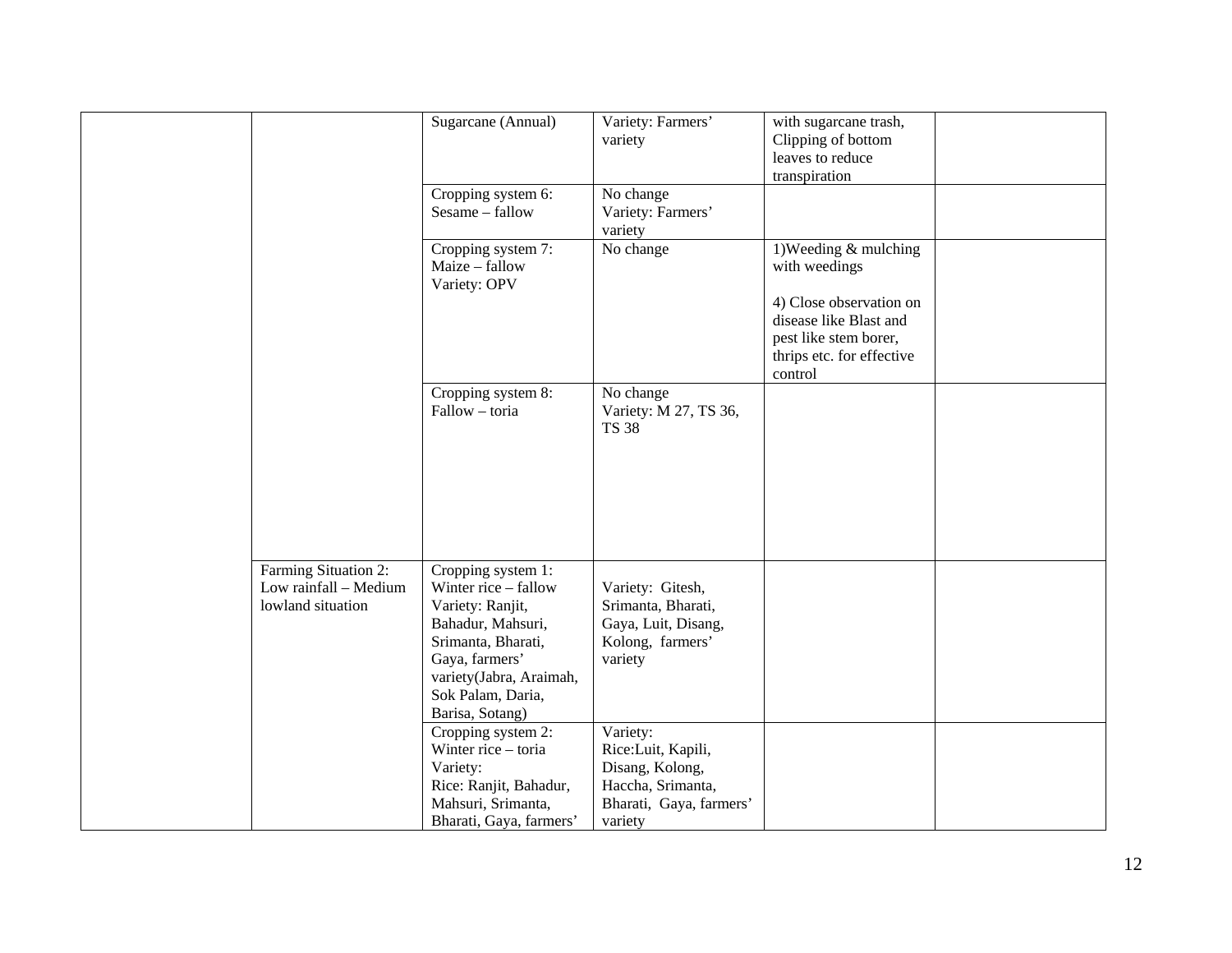|  | variety (Jabra, Araimah,<br>Sok Palam, Daria,<br>Barisa, Sotang)<br>Toria: TS 36, TS 38 |           |  |
|--|-----------------------------------------------------------------------------------------|-----------|--|
|  | Cropping system 3:<br>Fallow - Summer rice                                              | No change |  |

| Condition                 |                         |                         | <b>Suggested Contingency measure</b> |                        |                |  |
|---------------------------|-------------------------|-------------------------|--------------------------------------|------------------------|----------------|--|
| Early season              | Major Farming situation | Normal crop/cropping    | Change in crop                       | Agronomic measure      | Remarks on     |  |
| Drought                   |                         | system                  | /cropping system                     |                        | Implementation |  |
| (delayed onset)           |                         |                         | including variety                    |                        |                |  |
|                           | Farming situation1:     | Cropping system1:       | Cropping system:                     | Ridge and furrow       |                |  |
| Delay by 6                | Low rainfall - Upland/  | Autumn rice – fallow    | Sesame                               | method adopted         |                |  |
| Weeks (Specify            | hills slope situation   | Variety: Prang, Sok-et, | Variety: ST 1683, AST                |                        |                |  |
| $month)*$                 |                         | Sok Jangsik, Maichu,    | 1, Madhavi, Koliabor                 | Line sowing across the |                |  |
|                           |                         | Soksu, Sok-Ravon,       | local, farmer's variety              | slope                  |                |  |
| July $3^{\text{rd}}$ week |                         | Inglongkiri, farmers'   |                                      |                        |                |  |
|                           |                         | variety                 |                                      |                        |                |  |
|                           |                         | Cropping system2:       | Cropping system:                     |                        |                |  |
|                           |                         | Autumn rice -           | Blackgram                            |                        |                |  |
|                           |                         | Blackgram               |                                      |                        |                |  |
|                           |                         | Variety:                | Variety:                             |                        |                |  |
|                           |                         | Autumn rice: Prang,     | T9, PU 31, KU                        |                        |                |  |
|                           |                         | Sok-et, Sok Jangsik,    | 301, farmers' variety                |                        |                |  |
|                           |                         | Maichu, Soksu, Sok-     |                                      |                        |                |  |
|                           |                         | Ravon, Inglongkiri,     |                                      |                        |                |  |
|                           |                         | Haccha                  |                                      |                        |                |  |
|                           |                         | Blackgram: T9, PU 31,   |                                      |                        |                |  |
|                           |                         | KU 301, farmers'        |                                      |                        |                |  |
|                           |                         | variety                 |                                      |                        |                |  |
|                           |                         | Cropping system 3:      | Cropping system :                    |                        |                |  |
|                           |                         | Autumn rice-Toria       | Toria                                |                        |                |  |
|                           |                         | Variety:                | Variety:                             |                        |                |  |
|                           |                         | Autumn rice: Prang,     | M 27, TS 36, TS 38                   |                        |                |  |
|                           |                         | Sok-et, Sok Jangsik,    |                                      |                        |                |  |
|                           |                         | Maichu, Soksu, Sok-     |                                      |                        |                |  |
|                           |                         | Ravon, Inglongkiri,     |                                      |                        |                |  |
|                           |                         | Haccha                  |                                      |                        |                |  |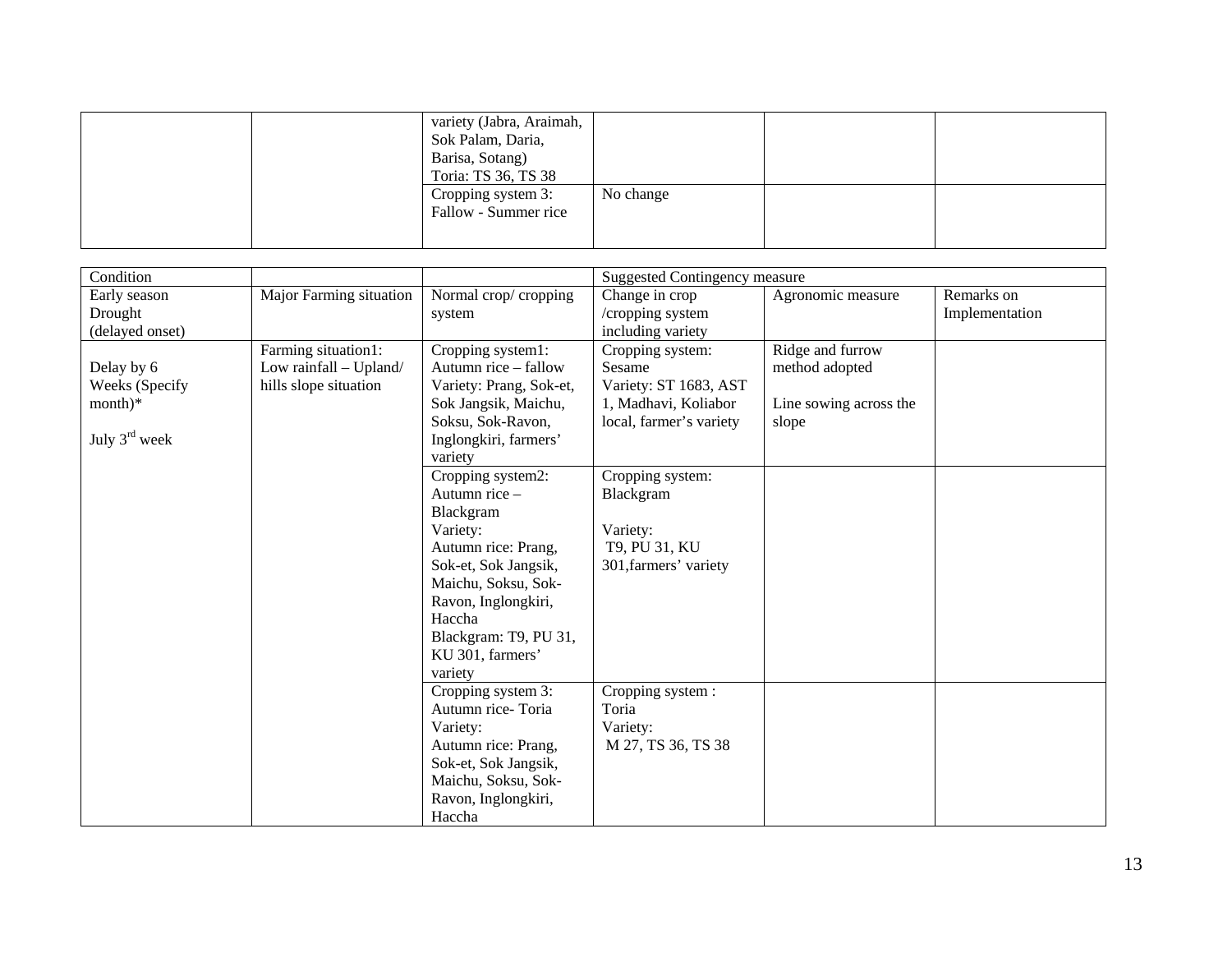|                                                                    | Toria: M 27, TS 29, TS<br>36                                                                                                                                                                                         |                                                                                                                                                              |                                                                                                                                        |  |
|--------------------------------------------------------------------|----------------------------------------------------------------------------------------------------------------------------------------------------------------------------------------------------------------------|--------------------------------------------------------------------------------------------------------------------------------------------------------------|----------------------------------------------------------------------------------------------------------------------------------------|--|
|                                                                    | Cropping system 4:<br>Autumn rice as mixed<br>crop with maize, sesame<br>Variety:<br>Autumn rice: Prang,<br>Sok-et, Sok Jangsik,<br>Maichu, Soksu, Sok-<br>Ravon, Inglongkiri,<br>Haccha Sesame:<br>Farmers' variety | Cropping system:<br>Sesame<br>Variety: ST 1683, AST<br>1, Madhavi, Koliabor<br>Local                                                                         | Ridge and furrow<br>method adopted                                                                                                     |  |
|                                                                    | Maize: OPV<br>Cropping system 5:<br>Sugarcane (Annual)<br>Variety: Farmers'<br>variety                                                                                                                               | No change                                                                                                                                                    | Stripping should be<br>delayed                                                                                                         |  |
|                                                                    | Cropping system 6:<br>Sesame - fallow<br>Variety: Farmers'<br>variety                                                                                                                                                | No change                                                                                                                                                    |                                                                                                                                        |  |
|                                                                    | Cropping system 7:<br>Maize - fallow<br>Variety: OPV                                                                                                                                                                 | Cropping system:<br>Sesame<br>Variety: ST 1683, AST<br>1, Madhavi, Koliabor<br>Local, farmer's variety<br>Black gram<br>Variety: T9, KU 301,<br><b>PU 31</b> | Drought affected maize<br>crop be used as fodder<br>Ridge and furrow<br>method sowing in<br>sesame and creation of<br>drainage channel |  |
|                                                                    | Cropping system 8:<br>Fallow - toria<br>Variety: M 27, TS 36,<br><b>TS 38</b>                                                                                                                                        | No change                                                                                                                                                    |                                                                                                                                        |  |
| Farming Situation 2:<br>Low rainfall - Medium<br>lowland situation | Cropping system 1:<br>Winter rice – fallow<br>Variety: Ranjit,<br>Bahadur, Mahsuri,<br>Srimanta, Bharati,<br>Gaya, farmers' variety                                                                                  | Variety: Luit, Kapili,<br>Kolong, Disang,<br>Srimanta, Bharati,<br>Gaya, farmers' variety                                                                    | Dry seed bed<br>Community nursery<br>Direct sowing of rice                                                                             |  |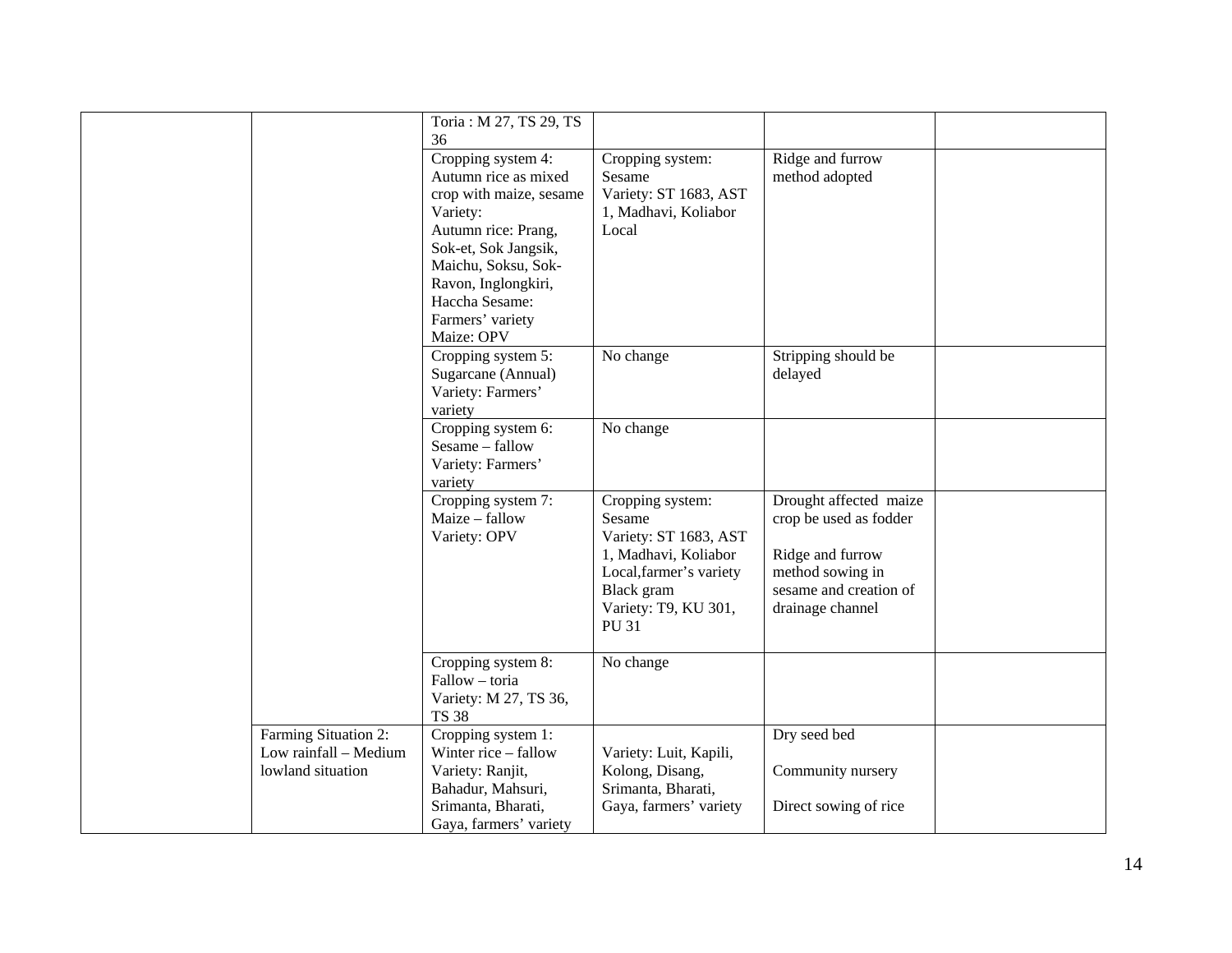| Cropping system 2:<br>Winter rice – toria<br>Variety:<br>Rice: Ranjit, Bahadur,<br>Mahsuri, Srimanta,<br>Bharati, Gaya, farmers'<br>variety<br>Toria: TS 36, TS 38 | Variety:<br>Rice: Luit, Kapili,<br>Kolong, Disang,<br>Srimanta, Bharati,<br>Gaya, farmers' variety | Dry seed bed<br>Life saving irrigation<br>for rice nursery<br>Community nursery<br>Direct sowing of rice |  |
|--------------------------------------------------------------------------------------------------------------------------------------------------------------------|----------------------------------------------------------------------------------------------------|----------------------------------------------------------------------------------------------------------|--|
| Cropping system 3:<br>Fallow-Summer rice                                                                                                                           | No change                                                                                          |                                                                                                          |  |

| Condition                                                        |                                                                        |                                                                                                                                                            | <b>Suggested Contingency measure</b>                                                                                                                                                                                                  |                                                  |                              |
|------------------------------------------------------------------|------------------------------------------------------------------------|------------------------------------------------------------------------------------------------------------------------------------------------------------|---------------------------------------------------------------------------------------------------------------------------------------------------------------------------------------------------------------------------------------|--------------------------------------------------|------------------------------|
| Early season<br>Drought<br>(Normal onset)                        | Major Farming situation                                                | Crop/cropping system                                                                                                                                       | Crop management                                                                                                                                                                                                                       | Soil nutrient & moisture<br>conservation measure | Remarks on<br>Implementation |
| Normal onset followed<br>by 15-20 days dry spell<br>after sowing | Farming situation1:<br>Low rainfall - Upland/<br>hills slope situation | Cropping system1:<br>Autumn rice – fallow<br>Variety: Prang, Sok-et,<br>Sok Jangsik, Maichu,<br>Soksu, Sok-Ravon,<br>Inglongkiri, Haccha                   | Intensive weeding<br>Close observation on<br>disease pest for<br>effective control<br>Foliar spraying of 2%<br>Urea<br>Spraying with anti-<br>transpirant viz. soluble<br>starch and PMA<br>Spraying of $0.5 - 1.0\%$<br>MOP solution |                                                  |                              |
|                                                                  |                                                                        | Cropping system2:<br>Autumn rice $-$<br>Blackgram<br>Variety:<br>Autumn rice: Prang,<br>Sok-et, Sok Jangsik,<br>Maichu, Soksu, Sok-<br>Ravon, Inglongkiri, | Intensive weeding<br>Close observation on<br>disease pest for<br>effective control<br>Foliar spraying of 2%<br>Urea<br>Spraying with anti-<br>transpirant viz. soluble                                                                |                                                  |                              |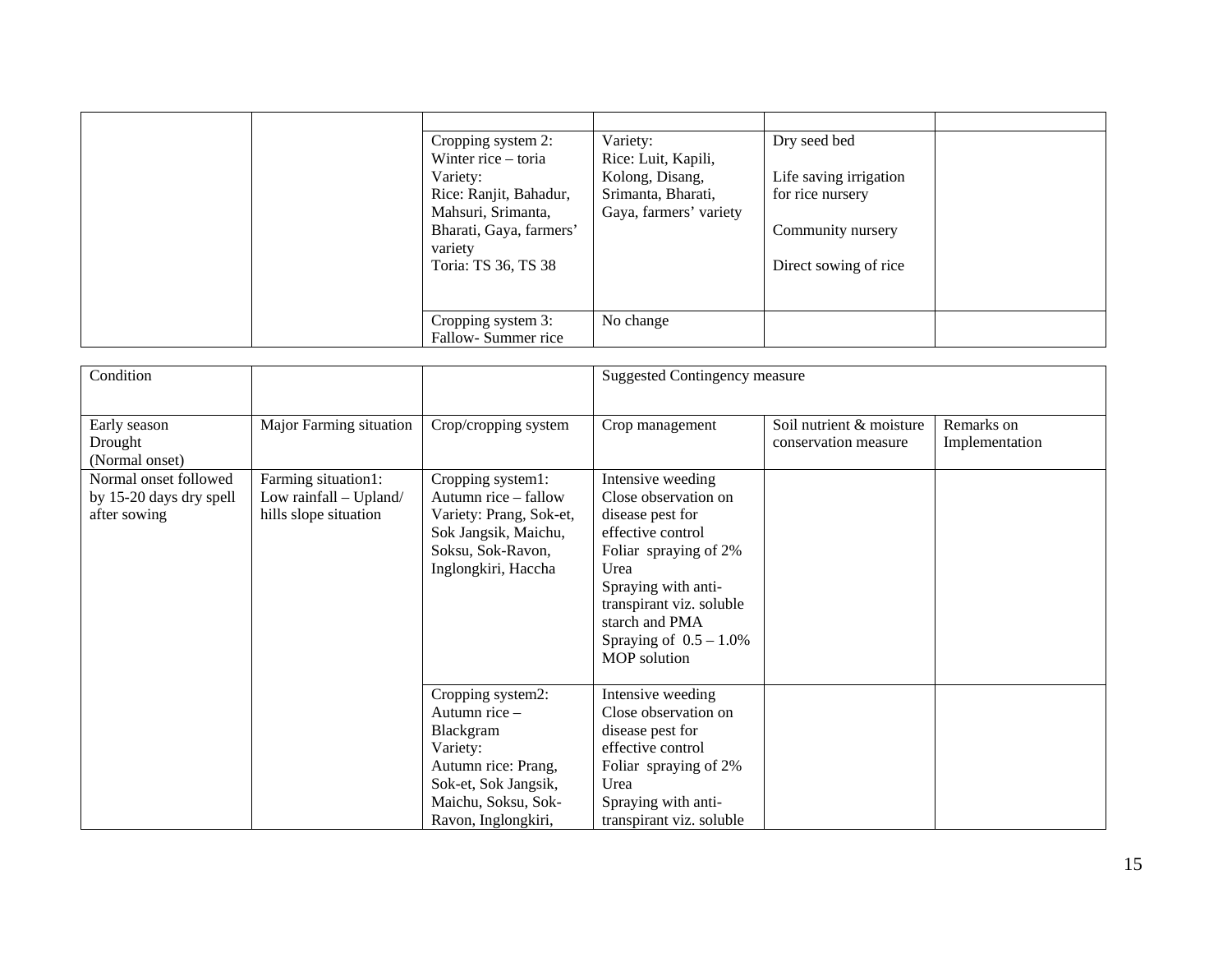| Haccha<br>Blackgram: T9, KU<br>301, PU 31, farmers'<br>variety                                                                                                                                                                        | starch and PMA<br>Spraying of $0.5 - 1.0\%$<br>MOP solution                                                                                                                                                                                  |                                                             |  |
|---------------------------------------------------------------------------------------------------------------------------------------------------------------------------------------------------------------------------------------|----------------------------------------------------------------------------------------------------------------------------------------------------------------------------------------------------------------------------------------------|-------------------------------------------------------------|--|
| Cropping system 3:<br>Autumn rice-Toria<br>Variety:<br>Autumn rice: Prang,<br>Sok-et, Sok Jangsik,<br>Maichu, Soksu, Sok-<br>Ravon, Inglongkiri,<br>Haccha<br>Toria: M 27, TS 36, TS<br>38                                            | Intensive weeding<br>Close observation on<br>disease pest for<br>effective control<br>Foliar spraying of 2%<br>Urea<br>Spraying with anti-<br>transpirant viz. soluble<br>starch and PMA<br>Spraying of $0.5 - 1.0\%$<br><b>MOP</b> solution |                                                             |  |
| Cropping system 4:<br>Autumn rice as mixed<br>crop with maize, sesame<br>Variety:<br>Autumn rice: Prang,<br>Sok-et, Sok Jangsik,<br>Maichu, Soksu, Sok-<br>Ravon, Inglongkiri,<br>Haccha<br>Sesame: Farmers'<br>variety<br>Maize: OPV | Intensive weeding and<br>mulching with weedings<br>and forest litters<br>Close observation on<br>disease pest for<br>effective control<br>Reduction of plant<br>population<br>Clipping off lower<br>leaves in maize                          |                                                             |  |
| Cropping system 5:<br>Sugarcane (Annual)<br>Variety: Farmers'<br>variety                                                                                                                                                              | No change<br>Clipping off the lower<br>leaves                                                                                                                                                                                                | Earthing & Mulching<br>with sugarcane trash<br>and weedings |  |
| Cropping system 6:<br>Sesame - fallow<br>Variety: Farmers'                                                                                                                                                                            | No change                                                                                                                                                                                                                                    |                                                             |  |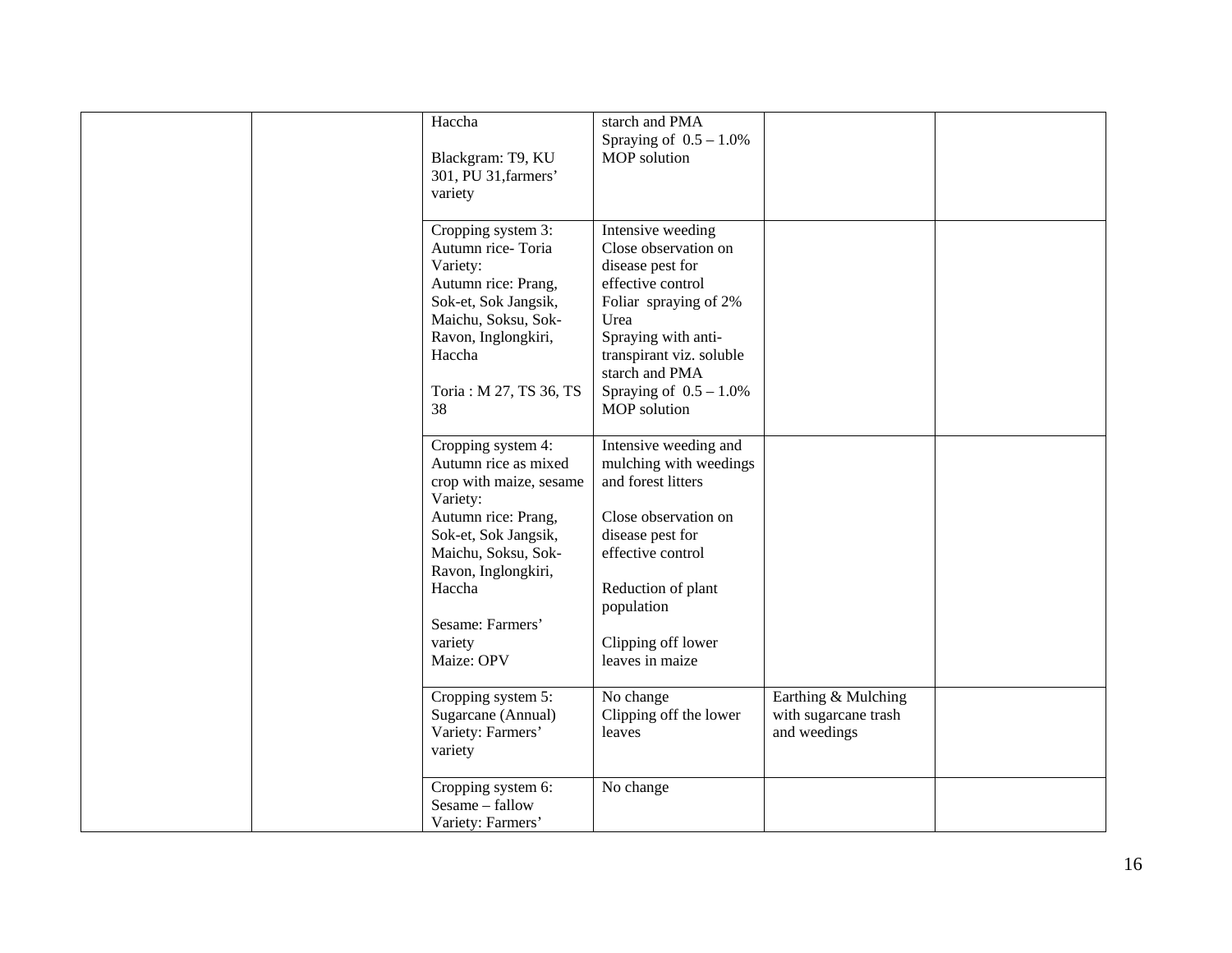|                                                                    | variety                                                                                                                                     |                                                                                                                                                                                                                                                                        |                                                                                                                |  |
|--------------------------------------------------------------------|---------------------------------------------------------------------------------------------------------------------------------------------|------------------------------------------------------------------------------------------------------------------------------------------------------------------------------------------------------------------------------------------------------------------------|----------------------------------------------------------------------------------------------------------------|--|
|                                                                    | Cropping system 7:<br>Maize - fallow<br>Variety: Composites                                                                                 | No change<br>Clipping off the lower<br>leaves                                                                                                                                                                                                                          | Earthing & Mulching<br>with sugarcane trash<br>and weedings                                                    |  |
|                                                                    | Cropping system 8:<br>Fallow - toria<br>Variety: M 27, TS 36,<br><b>TS 38</b>                                                               | No change                                                                                                                                                                                                                                                              |                                                                                                                |  |
| Farming Situation 2:<br>Low rainfall - Medium<br>lowland situation | Cropping system 1:<br>Winter rice – fallow<br>Variety: Ranjit,<br>Bahadur, Mahsuri,<br>Pankaj, Gaya, Gitesh,<br>farmers' variety            | 1) Life saving irrigation<br>to seedlings<br>2) Spray 0.5-1.0% MOP<br>solution<br>3) Spray 2.0% urea<br>solution<br>Close observation on<br>disease pest incidence<br>and adopt prompt<br>remedial measures                                                            | 1) Close the channels<br>between beds to prevent<br>runoff<br>2) Apply cowdung<br>powder to the nursery<br>bed |  |
|                                                                    | Cropping system 2:<br>Winter rice-Toria<br>Variety:<br>Sali rice: Ranjit,<br>Bahadur, Mahsuri,<br>Gaya, Pankaj, Gitesh,<br>farmers' variety | 1) Close the channels<br>between beds to prevent<br>runoff<br>2) Life saving irrigation<br>to seedlings<br>3) Close observation on<br>disease pest incidence<br>and adopt prompt<br>remedial measures<br>Spray 0.5-1.0% MOP<br>solution<br>Spray 2.0% urea<br>solution | Apply cowdung powder<br>to the nursery bed                                                                     |  |
|                                                                    | Cropping system 3:<br>Fallow - Summer rice<br>Variety: Ranjit,<br>Bahadur, Mahsuri,                                                         | No change                                                                                                                                                                                                                                                              |                                                                                                                |  |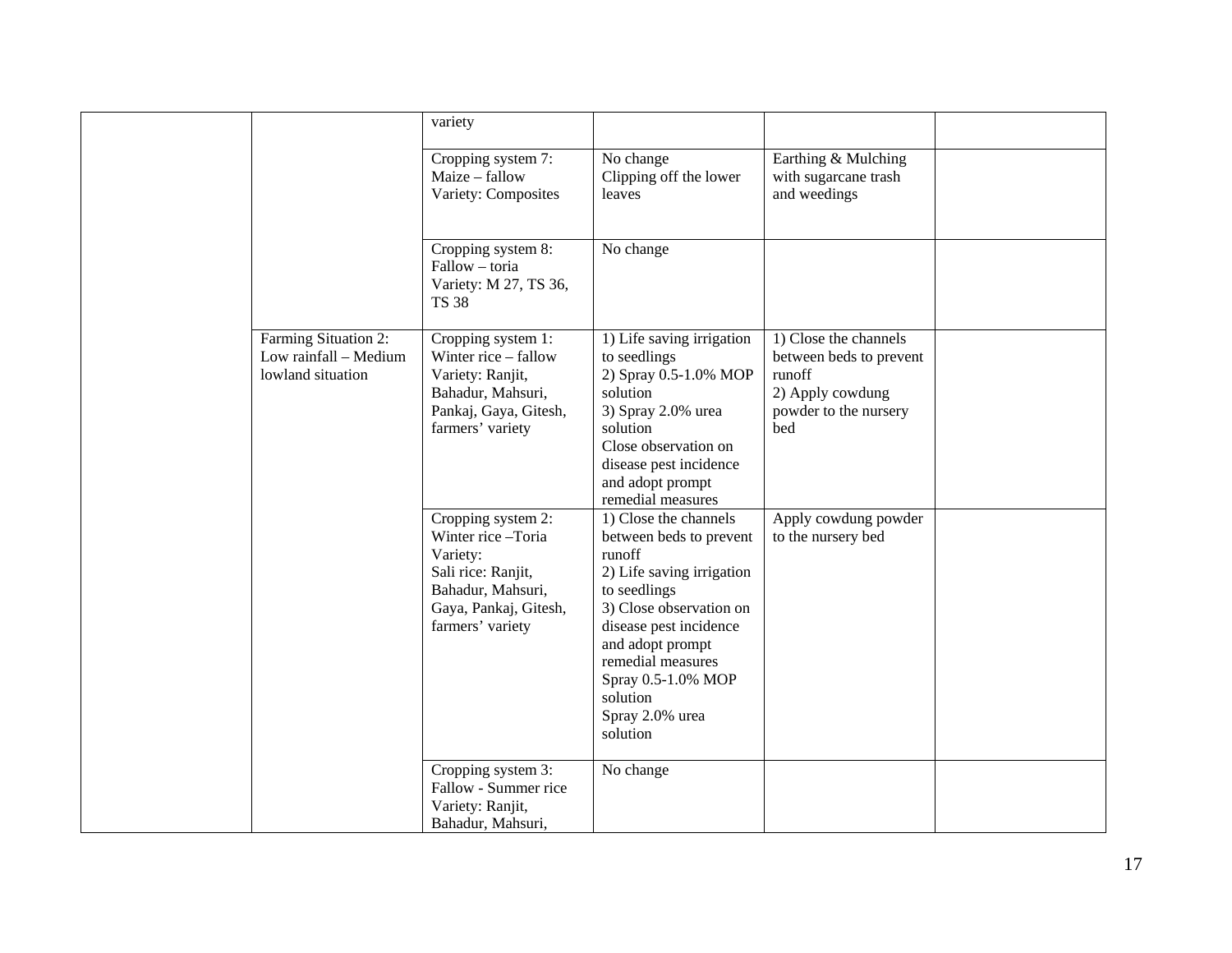|                                                                                       |                                                                    | Joymoti, Kanaklata                                                                                                               |                                                                                                                                                                                                                                                                        |                                                  |                              |
|---------------------------------------------------------------------------------------|--------------------------------------------------------------------|----------------------------------------------------------------------------------------------------------------------------------|------------------------------------------------------------------------------------------------------------------------------------------------------------------------------------------------------------------------------------------------------------------------|--------------------------------------------------|------------------------------|
|                                                                                       |                                                                    |                                                                                                                                  |                                                                                                                                                                                                                                                                        |                                                  |                              |
| Condition                                                                             |                                                                    |                                                                                                                                  | <b>Suggested Contingency measure</b>                                                                                                                                                                                                                                   |                                                  |                              |
| Mid season (long dry<br>spell, consecutive 2<br>weeks rainless $(>2.5$<br>mm) period) | Major Farming situation                                            | Crop/cropping system                                                                                                             | Crop management                                                                                                                                                                                                                                                        | Soil nutrient & moisture<br>conservation measure | Remarks on<br>Implementation |
| At vegetative stage                                                                   | Farming Situation 2:<br>Low rainfall - Medium<br>lowland situation | Cropping system 1:<br>Winter rice – fallow<br>Variety: Ranjit,<br>Bahadur, Mahsuri,<br>Pankaj, Gaya, Gitesh,<br>farmers' variety | 1) Strengthen bunds<br>and prevent runoff<br>2) Delay top dressing of<br>urea and adopt foliar<br>spray<br>3) Close observation on<br>disease pest incidence<br>and adopt prompt<br>remedial measures<br>Spray 0.5-1.0% MOP<br>solution<br>Spray 2.0% urea<br>solution |                                                  |                              |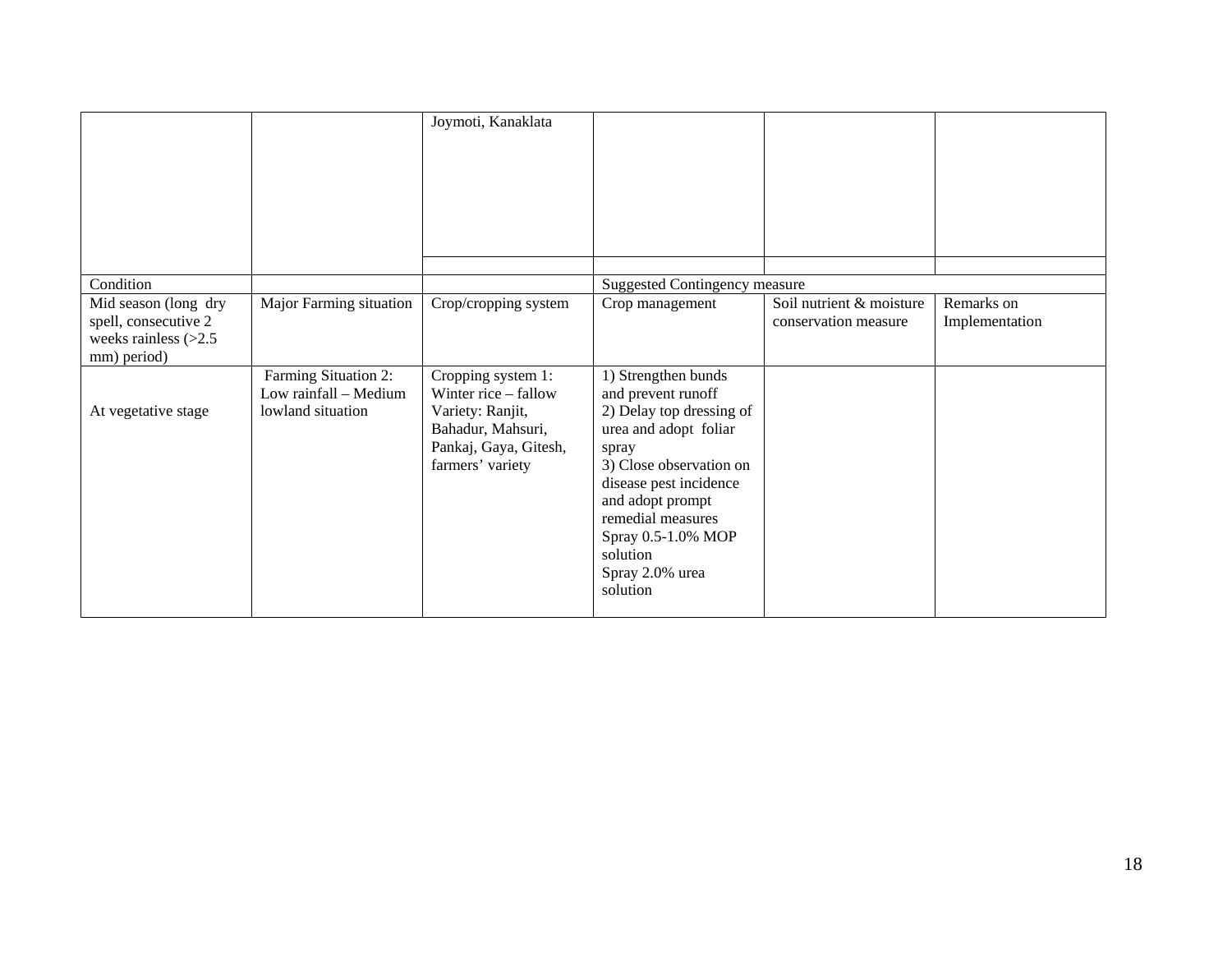| Cropping system 2:<br>Winter rice -Toria<br>Variety:<br>Sali rice: Ranjit,<br>Bahadur, Mahsuri,<br>Pankaj, Gaya, farmers'<br>variety | 1) Strengthen bunds<br>and prevent runoff<br>2) Delay top dressing of<br>urea and adopt foliar<br>spray<br>3) Close observation on<br>disease pest incidence<br>and adopt prompt<br>remedial measures<br>Spray 0.5-1.0% MOP<br>solution<br>Spray 2.0% urea<br>solution |  |
|--------------------------------------------------------------------------------------------------------------------------------------|------------------------------------------------------------------------------------------------------------------------------------------------------------------------------------------------------------------------------------------------------------------------|--|
| Cropping system 3:<br>Fallow - Summer rice<br>Variety: Ranjit,<br>Bahadur, Mahsuri,<br>Joymoti, Kanaklata                            | No change                                                                                                                                                                                                                                                              |  |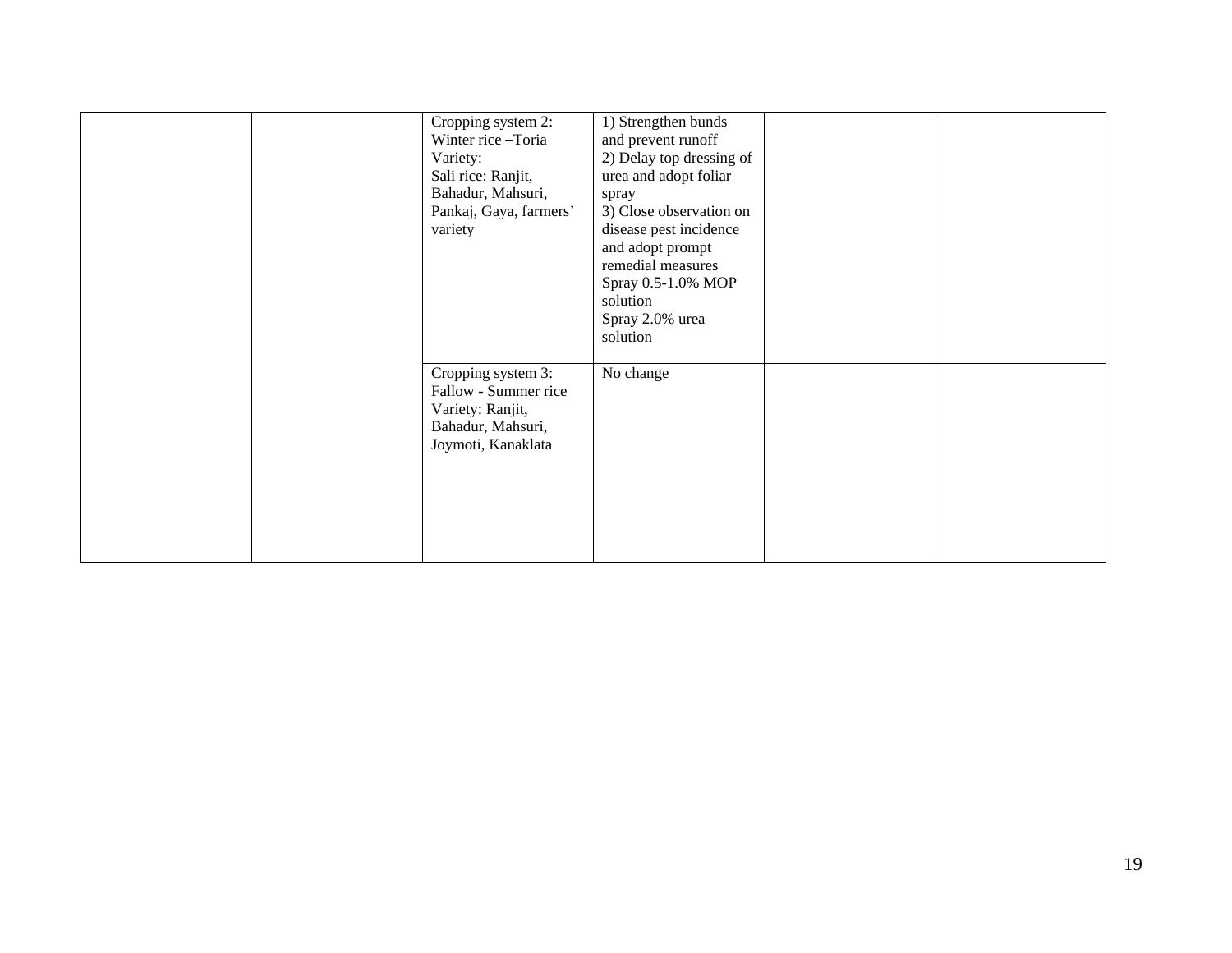| Condition             |                                |                                       | <b>Suggested Contingency measure</b> |                          |                |
|-----------------------|--------------------------------|---------------------------------------|--------------------------------------|--------------------------|----------------|
| Mid season drought    | Major Farming situation        | Crop/cropping system                  | Crop management                      | Soil nutrient & moisture | Remarks on     |
| (long dry spell)      |                                |                                       |                                      | conservation measure     | Implementation |
|                       | Farming Situation 2:           | Cropping system 1:                    | 1) Strengthen bunds                  | Life saving irrigation   |                |
| At reproductive stage | Low rainfall - Medium          | Winter rice - fallow                  | and prevent runoff                   | from nearby water        |                |
|                       | lowland situation              | Variety: Ranjit,                      | 2) Close observation on              | sources                  |                |
|                       |                                | Bahadur, Mahsuri,                     | disease pest incidence               |                          |                |
|                       |                                | Pankaj, Gitesh, Gaya,                 | and adopt prompt                     |                          |                |
|                       |                                | farmers' variety                      | remedial measures                    |                          |                |
|                       |                                |                                       |                                      |                          |                |
|                       |                                |                                       |                                      |                          |                |
|                       |                                |                                       |                                      |                          |                |
|                       |                                |                                       |                                      |                          |                |
|                       |                                |                                       |                                      |                          |                |
|                       |                                |                                       |                                      |                          |                |
|                       |                                | Cropping system 2:                    | 1) Strengthen bunds                  | Life saving irrigation   |                |
|                       |                                | Winter rice-Toria                     | and prevent runoff                   | from nearby water        |                |
|                       |                                | Variety:                              | 2) Close observation on              | sources                  |                |
|                       |                                | Sali rice: Ranjit,                    | disease pest incidence               |                          |                |
|                       |                                | Bahadur, Mahsuri,                     | and adopt prompt                     |                          |                |
|                       |                                | Pankaj, Gitesh, Gaya,                 | remedial measures                    |                          |                |
|                       |                                | farmers' variety                      |                                      |                          |                |
|                       |                                |                                       |                                      |                          |                |
|                       |                                |                                       |                                      |                          |                |
|                       |                                |                                       |                                      |                          |                |
|                       |                                |                                       |                                      |                          |                |
|                       |                                |                                       |                                      |                          |                |
|                       |                                |                                       |                                      |                          |                |
|                       |                                | Cropping system 3:                    | No change                            |                          |                |
|                       |                                | Fallow - Summer rice                  |                                      |                          |                |
|                       |                                | Variety: Ranjit,<br>Bahadur, Mahsuri, |                                      |                          |                |
|                       |                                | Joymoti, Kanaklata                    |                                      |                          |                |
|                       |                                |                                       |                                      |                          |                |
| Condition             |                                |                                       | <b>Suggested Contingency measure</b> |                          |                |
| Terminal drought      | <b>Major Farming situation</b> | Crop/cropping system                  | Crop management                      | Rabi Crop planning       | Remarks on     |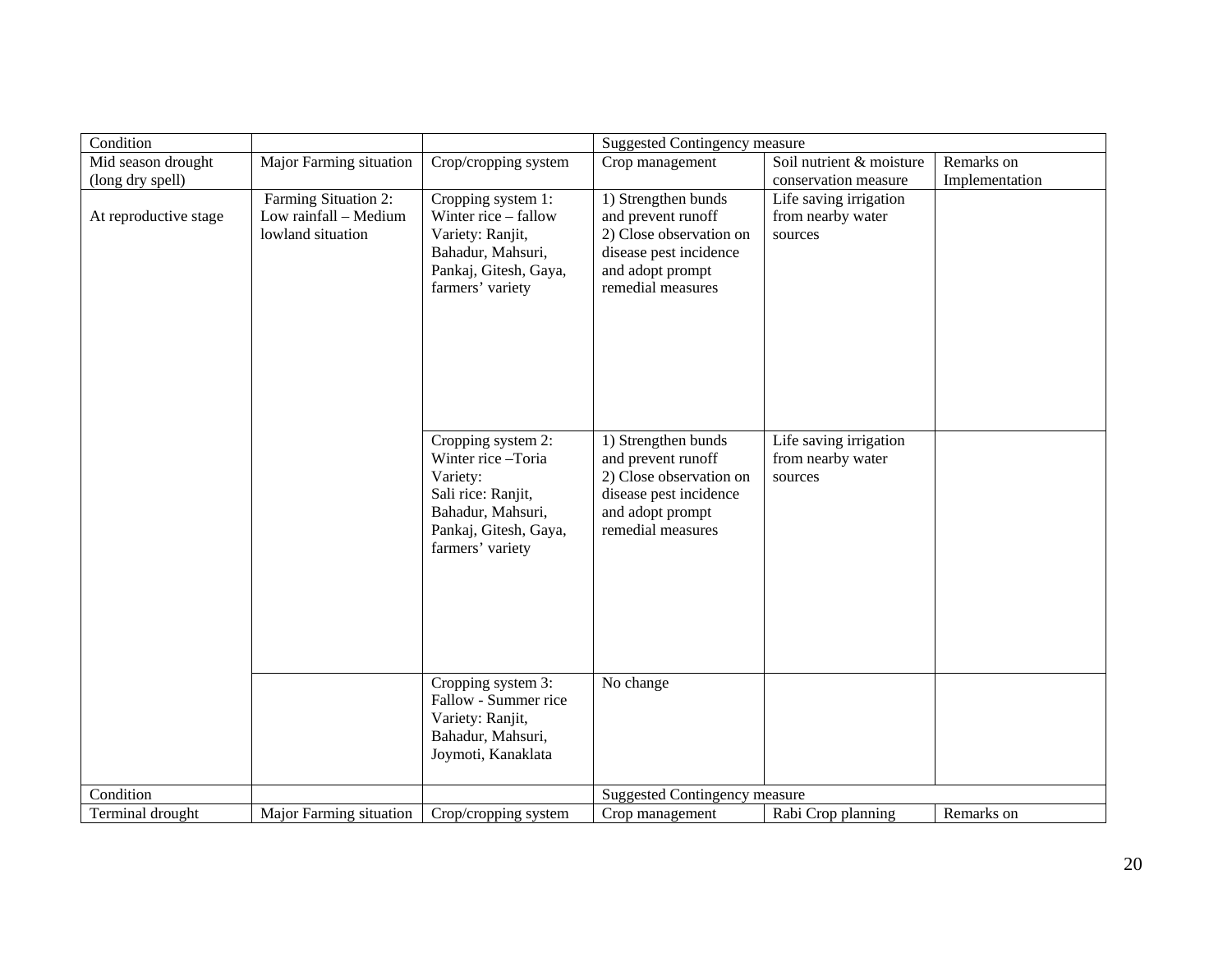|                                                                    |                                                                                                                                             |           | Implementation |
|--------------------------------------------------------------------|---------------------------------------------------------------------------------------------------------------------------------------------|-----------|----------------|
| Farming Situation 2:<br>Low rainfall - Medium<br>lowland situation | Cropping system 1:<br>Winter rice – fallow<br>Variety: Ranjit,<br>Bahadur, Mahsuri,<br>Pankaj, Gitesh, Gaya,<br>farmers' variety            | No change |                |
|                                                                    | Cropping system 2:<br>Winter rice-Toria<br>Variety:<br>Sali rice: Ranjit,<br>Bahadur, Mahsuri,<br>Pankaj, Gitesh, Gaya,<br>farmers' variety | No change |                |
|                                                                    | Cropping system 3:<br>Fallow - Summer rice<br>Variety: Ranjit,<br>Bahadur, Mahsuri,<br>Joymoti, Kanaklata                                   | No change |                |

#### **2.2 Floods**

| <b>Condition</b>                                         | <b>Suggested contingency measures</b>                                  |                                                                                                                                                        |                                                                                                     |                                                                        |  |  |
|----------------------------------------------------------|------------------------------------------------------------------------|--------------------------------------------------------------------------------------------------------------------------------------------------------|-----------------------------------------------------------------------------------------------------|------------------------------------------------------------------------|--|--|
| <b>Transient water</b><br>logging/ partial<br>inundation | Seedling/nursery<br>stage                                              | <b>Vegetative stage</b>                                                                                                                                | <b>Reproductive stage</b>                                                                           | At harvest                                                             |  |  |
| Rice                                                     | Drainage of the<br>Nursery bed, If not<br>possible go for<br>re-sowing | Apply 50% $N + 50%$ K2O as top<br>dressing during the tillering stage.<br>In partially damaged field, gap filling<br>may be done by redistributing the | If flood comes during reproductive<br>stage, emphasis should be given on<br>forthcoming rabi crops. | Harvest crop immediately<br>Arrange for quick drying                   |  |  |
|                                                          |                                                                        | tillers.                                                                                                                                               | Utilization of residual soil moisture and<br>use of recharged soil profile for<br>growing pulses    | residual<br>Utilization<br>of<br>soil<br>moisture and use of recharged |  |  |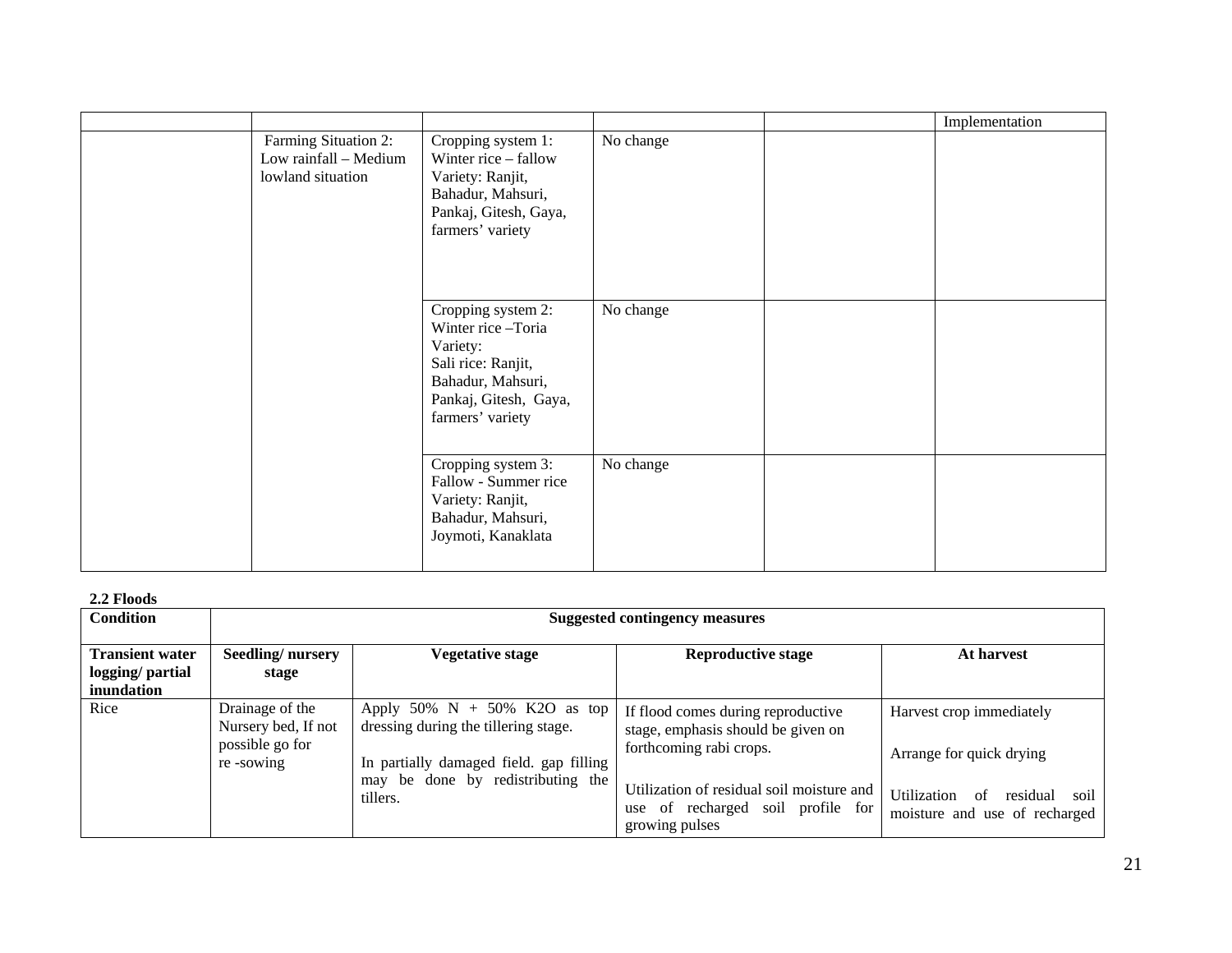|  | Wet seeding of sprouted seeds $(@75-$<br>tolerant varieties<br>kg/ha) of<br>80<br>Jalashree, Jalkunwari, Swarna sub<br>tolerant upto 15 day submergence) | Growing of vegetables after receding<br>flood water | soil profile for growing pulses<br>Growing of vegetables<br>after 1<br>receding flood water |
|--|----------------------------------------------------------------------------------------------------------------------------------------------------------|-----------------------------------------------------|---------------------------------------------------------------------------------------------|
|  | Management of pests & diseases                                                                                                                           |                                                     |                                                                                             |

#### **2.3 Contingent strategies for Livestock, Poultry & Fisheries**

#### **2.3.1 Livestock**

| <b>Drought</b>  |                                                                          | <b>Suggested contingency measures</b>                                                                                   |                             |
|-----------------|--------------------------------------------------------------------------|-------------------------------------------------------------------------------------------------------------------------|-----------------------------|
|                 | Before the event                                                         | During the event                                                                                                        | After the event             |
|                 |                                                                          |                                                                                                                         |                             |
| Feed and fodder | Livestock insurance                                                      | Utilizing fodder from perennial trees and fodder bank                                                                   | Avail crop insurance        |
| availability    |                                                                          | reserves.                                                                                                               |                             |
|                 | Encourage fodder cultivation in village grazing                          |                                                                                                                         | Supplementary feeding of    |
|                 | lands & near rivers,                                                     | Transporting excess fodder from adjoining districts.                                                                    | remaining livestock and the |
|                 |                                                                          |                                                                                                                         | replacement of stock        |
|                 | On boundaries of agricultural field trees or                             | Utilizing the existing crops which fail to grow adequately                                                              |                             |
|                 | shrubs like Sesbania, Subabul, Neem, Jackfruit<br>etc should be planted, | due to failure of monsoon for feeding of animals.                                                                       |                             |
|                 |                                                                          | Use of unconventional livestock feed such as sugar cane top,                                                            |                             |
|                 | Excess fodder may be stored as hay/silage,                               | sugar cane baggase, and banana plant, seasonal crop                                                                     |                             |
|                 | Establish fodder bank near forest areas.                                 | residue, also water hyacinth and others like tree pods and                                                              |                             |
|                 |                                                                          | seeds etc.                                                                                                              |                             |
|                 | Training & awareness camp among extension                                |                                                                                                                         |                             |
|                 | personnel for needful at time of exigencies.                             | Improving poor quality roughages by ammonia treatment/                                                                  |                             |
|                 |                                                                          | urea treatment, urea molasses mineral blocks etc and feeding                                                            |                             |
|                 |                                                                          | them.                                                                                                                   |                             |
|                 |                                                                          |                                                                                                                         |                             |
| Drinking water  | Preserve water in community tanks, ponds etc                             |                                                                                                                         | Prepare future plan         |
|                 | with sanitization                                                        | Animals not to be exposed to unprotected water sources.                                                                 |                             |
|                 |                                                                          | Rather they should be commonly fed and given good quality<br>drinking water from protected water sources created by the |                             |
|                 | Wells or dug wells may be constructed in<br>advance                      | community                                                                                                               |                             |
|                 |                                                                          |                                                                                                                         |                             |
|                 | Training $&$ awareness camp among extension                              |                                                                                                                         |                             |
|                 | personnel                                                                |                                                                                                                         |                             |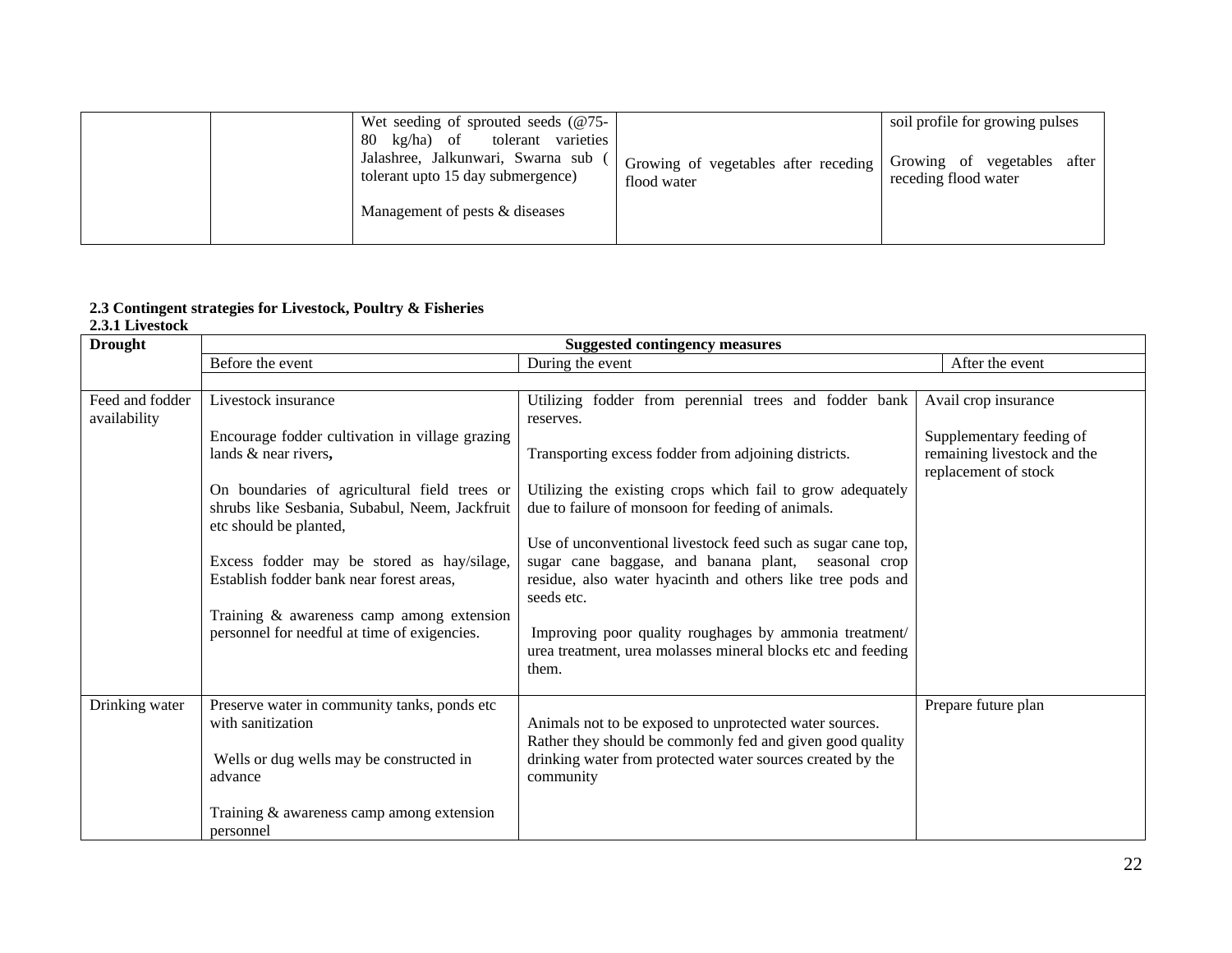| Health and<br>diseases          | Arrange vaccination programme                                                                                                                                                                                                                                                                             | Conducting animal health camps and treating the affected<br>animals,                                                                                                                                                                                                                                              | Culling<br>$% \left( \left( \mathcal{A},\mathcal{A}\right) \right) =\left( \mathcal{A},\mathcal{A}\right)$ of<br>unproductive<br>livestock,                                                                                                                                                                                                                      |
|---------------------------------|-----------------------------------------------------------------------------------------------------------------------------------------------------------------------------------------------------------------------------------------------------------------------------------------------------------|-------------------------------------------------------------------------------------------------------------------------------------------------------------------------------------------------------------------------------------------------------------------------------------------------------------------|------------------------------------------------------------------------------------------------------------------------------------------------------------------------------------------------------------------------------------------------------------------------------------------------------------------------------------------------------------------|
| management                      | Training & awareness camp among extension<br>personnel                                                                                                                                                                                                                                                    | Supplementation of mineral and vitamin mixtures                                                                                                                                                                                                                                                                   | Proper disposal of dead animals                                                                                                                                                                                                                                                                                                                                  |
| <b>Floods</b>                   |                                                                                                                                                                                                                                                                                                           |                                                                                                                                                                                                                                                                                                                   |                                                                                                                                                                                                                                                                                                                                                                  |
| Feed and fodder<br>availability | Livestock insurance                                                                                                                                                                                                                                                                                       | Prioritise animals- as suckling animals, suckling animals along<br>with their nursing mothers, producing and working animals, sick                                                                                                                                                                                | Provision of supplementary<br>feeding<br>(concentrate                                                                                                                                                                                                                                                                                                            |
|                                 | Encourage fodder cultivation in village grazing<br>lands & near rivers,                                                                                                                                                                                                                                   | and old animals, adult open and non-producing animals as the<br>feed and water may be in short supply.<br>Procured feeds and fodders should be fed to all animals on the                                                                                                                                          | roughage)<br>with vitamin &<br>minerals.                                                                                                                                                                                                                                                                                                                         |
|                                 | On boundaries of agricultural field trees or                                                                                                                                                                                                                                                              | order of priority of animals.                                                                                                                                                                                                                                                                                     |                                                                                                                                                                                                                                                                                                                                                                  |
|                                 | shrubs like Sesbania, Subabul, Neem, Jackfruit<br>etc should be planted,                                                                                                                                                                                                                                  | Straws and stoves that got soaked during floods need not be<br>thrown away and fed to animals. Partial drying chuffing and<br>sprinkling concentrate mixture can improve intake and utility.                                                                                                                      |                                                                                                                                                                                                                                                                                                                                                                  |
|                                 | Excess fodder may be stored as hay/silage,<br>Establish fodder bank near forest areas,                                                                                                                                                                                                                    |                                                                                                                                                                                                                                                                                                                   |                                                                                                                                                                                                                                                                                                                                                                  |
|                                 | Training & awareness camp among extension<br>personnel for needful at time of exigencies.                                                                                                                                                                                                                 |                                                                                                                                                                                                                                                                                                                   |                                                                                                                                                                                                                                                                                                                                                                  |
| Drinking water                  | Preserve safe drinking water in community<br>tanks which is not prone to seepage or flood<br>water does not enter. Arrange chlorine tablets<br>for sanitization of water and bleaching powder<br>for disinfection of habitats & shelter places,<br>Training & awareness camp among extension<br>personnel | Drinking water is made available to the animals in any kind of<br>clean container available with the farmer.                                                                                                                                                                                                      | Provision of clean drinking<br>water.                                                                                                                                                                                                                                                                                                                            |
| Health and                      | Prior construction of shelter places in elevated                                                                                                                                                                                                                                                          | There should be one veterinarian for 3 to 4 village to work with                                                                                                                                                                                                                                                  | Prompt<br>appropriate<br>and                                                                                                                                                                                                                                                                                                                                     |
| diseases<br>management          | points,<br>Vaccination of livestock<br>Keep the emergency service kit fully equipped<br>(first Aid Requisites)                                                                                                                                                                                            | local volunteers.<br>The team should be well equipped with contingent items. Keep<br>the animals loose in paddock (sheltered or unsheltered)<br>Releasing animals from the unnatural and harmful position or<br>situation, binding broken limbs, administering painkillers, anti-<br>poison and anti-shock drugs. | attention<br>injuries by<br>to<br>providing<br>necessary<br>medicines to the livestock<br>owners.<br>Vaccination<br>campaign<br>endemic<br>against common<br>diseases of the areas (like<br>H.S. B.Q, Anthrax etc.) must<br>be taken up urgently.<br>Improving<br>shed<br>hygiene<br>especially in the farmers<br>household through cleaning<br>and disinfection |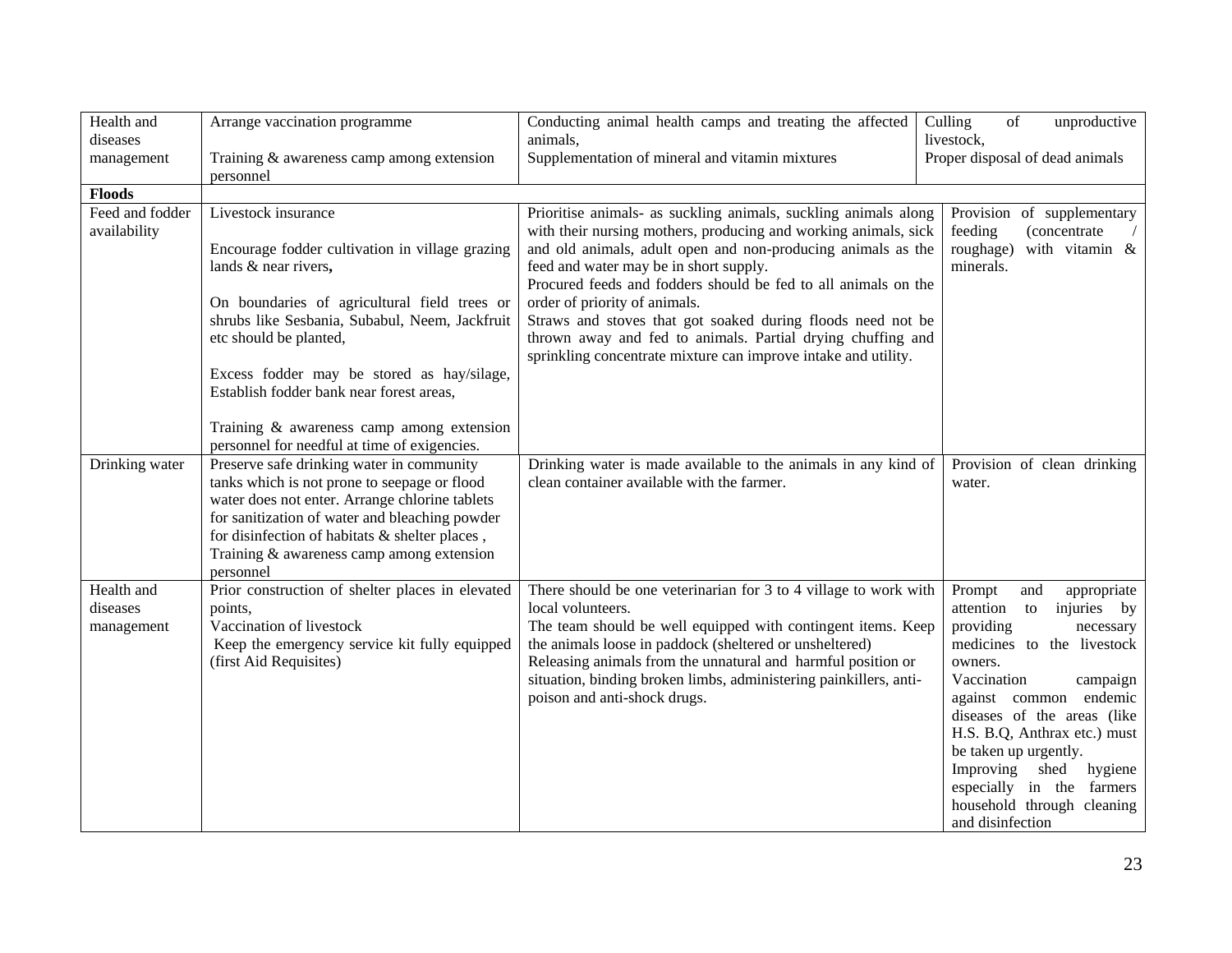### **2.3.2 Poultry**

| <b>Drought</b>                 |                                                | <b>Suggested contingency measures</b>   |                                    |
|--------------------------------|------------------------------------------------|-----------------------------------------|------------------------------------|
|                                | Before the event                               | During the event                        | After the event                    |
|                                |                                                |                                         |                                    |
| Feed and fodder availability   | Insurance of Poultry farms                     | Feed utilisation from feed bank         | Availing insurance                 |
|                                | Ensure procurement of feed ingredients         | Feed supplementation be made to the     | Attempt will be made for supply of |
|                                | sufficiently ahead                             | farms                                   | feed ingredient or compound feed   |
|                                | Establish feed serve bank                      |                                         | to the farmers                     |
| Drinking water                 | Check water source for ensuring sufficient     | Attempt will be made to provide         | Availability of water be ensured   |
|                                | potable water during draoght                   | sanitized drinking water                | by digging of bore well            |
| Health and diseases management | Procurement of vaccines and medicines and anti | Administration of vaccines              | Culling of affected birds          |
|                                | stress agent.                                  | Continue feeding of anti stress agent   |                                    |
|                                | Feeding antibiotics                            |                                         |                                    |
|                                | Procurement of litter materials                |                                         |                                    |
| <b>Floods</b>                  |                                                |                                         |                                    |
| Feed and fodder availability   | Ensure procurement of feed ingredients /       | Supply the compound feed to the poultry | Supply be continued till the       |
|                                | compound feed sufficient ahead as feed supply  | farm under submerged area               | situation is under control         |
|                                | to the farm will hamper due to submergence of  |                                         |                                    |
|                                | the connecting roads                           |                                         |                                    |
| Drinking water                 | Protect the water sources from submergence     | Attempt will be made to provide         | Water sources be sanitized with    |
|                                |                                                | sanitized drinking water                | bleaching powder or any water      |
|                                |                                                |                                         | sanitizer                          |
| Health and diseases management | Procurement of vaccines and medicines.         | Continue feeding antibiotics            | Disinfection of the farm premises. |
|                                | Feeding antibiotics                            | Prevent entrance of flood water to the  | Feeding antibiotics and de-        |
|                                | Procurement of litter materials                | shed                                    | worming.                           |
|                                |                                                | Replace wet litter                      | Replace wet litter                 |
|                                |                                                | Proper disposal of dead birds if any    | Disinfection of sheds. Proper      |
|                                |                                                |                                         | disposal of dead birds if any      |